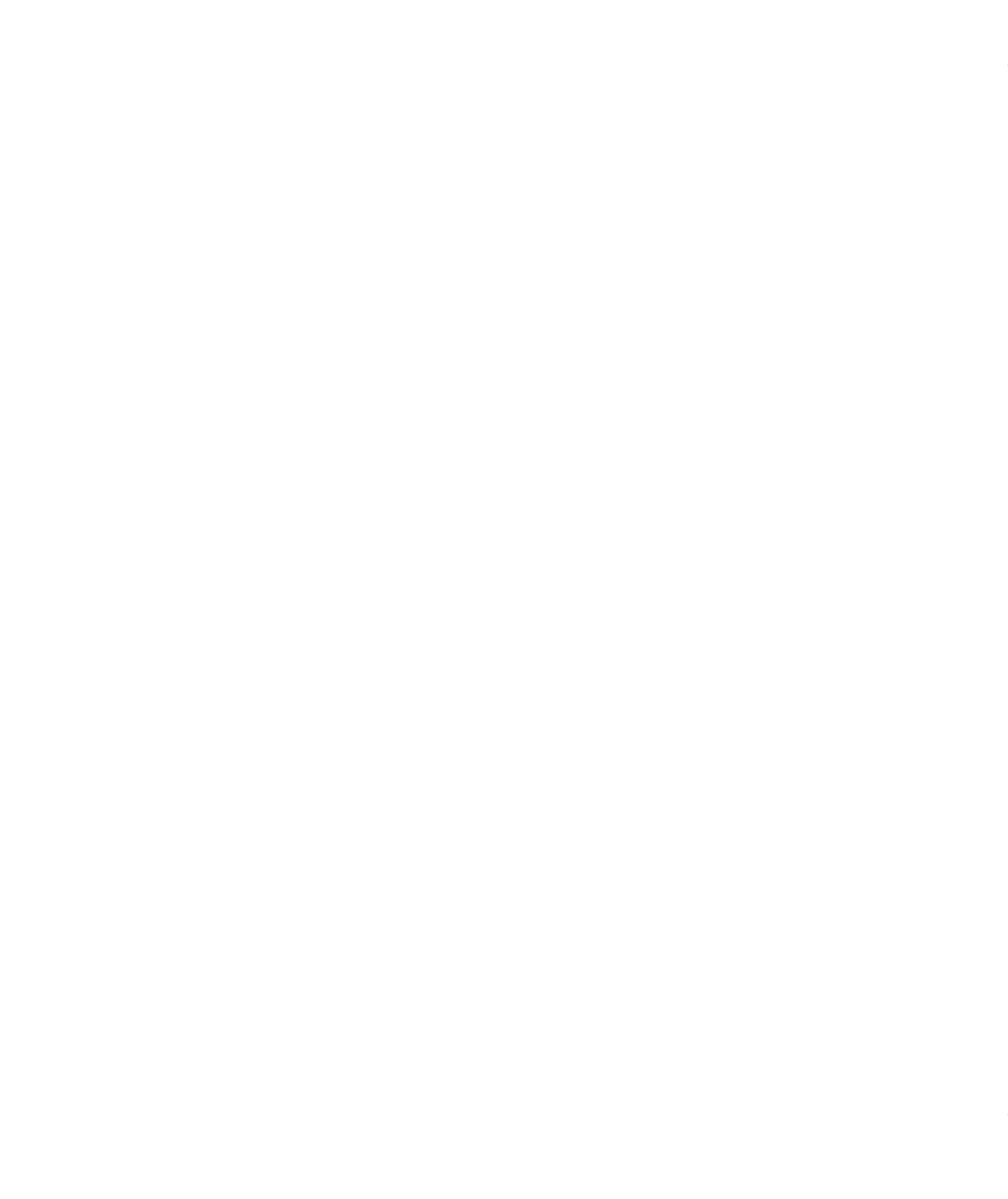## **INTER-UNIVERSITY COUNCIL FOR EAST AFRICA**

## **PRINCIPLES AND GUIDELINES FOR QUALITY ASSURANCE IN HIGHER EDUCATION IN EAST AFRICA**

**© Inter-University Council for East Africa**

All rights reserved. No part of this publication may be produced, stored in a retrieval system, or transmitted in any form or by any means, electronic, mechanical, photocopying, recording or otherwise without prior permission from the copyright holders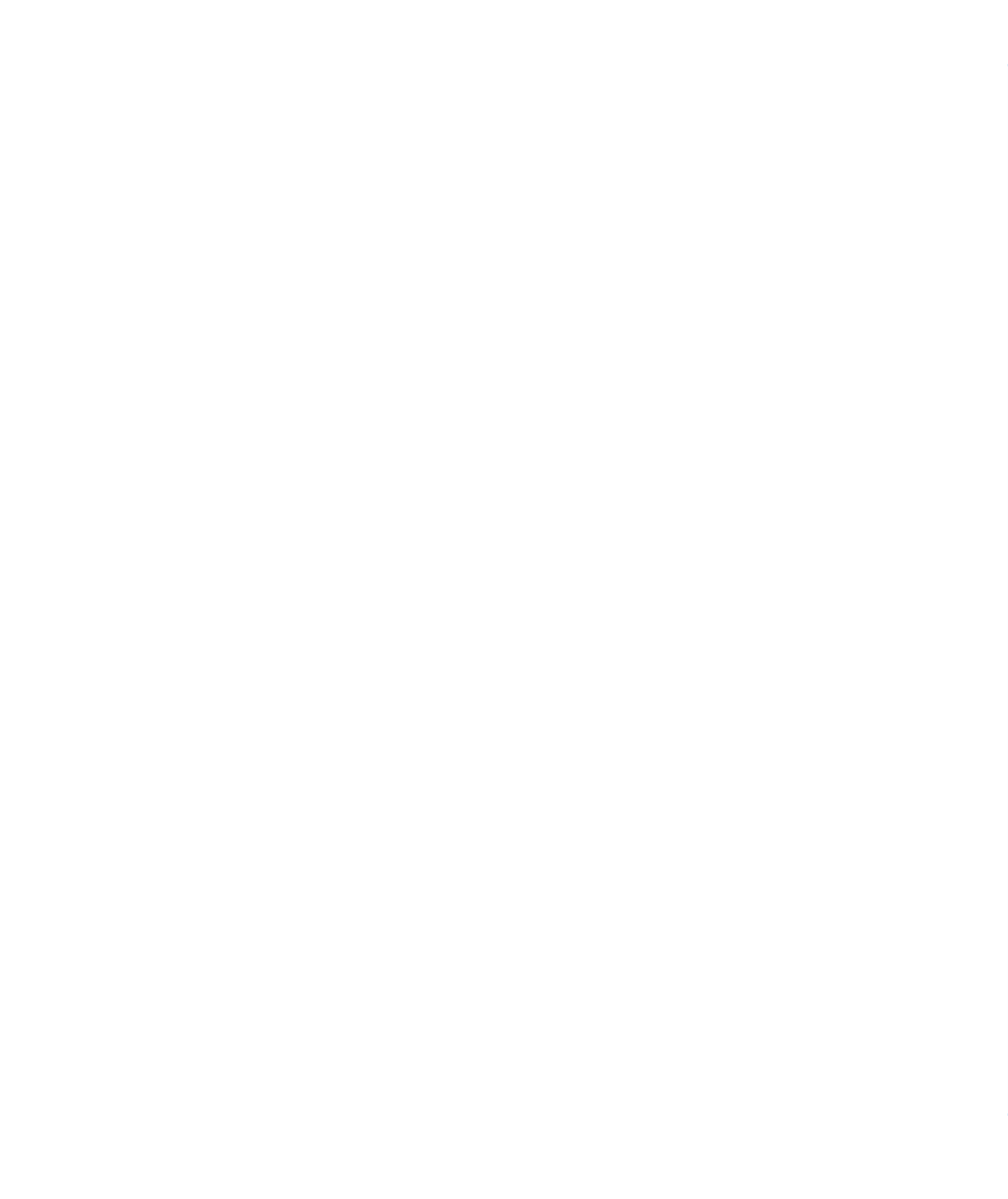| 1.3.1. Coordination Role of IUCEA in harmonization of Quality Assurance in East Africa 3 |  |
|------------------------------------------------------------------------------------------|--|
| 1.3.2. Role of National Councils/Commissions of Higher Education in QA in East Africa  4 |  |

#### **CHAPTER 2: RATIONALE FOR THE REGIONAL PRINCIPLES AND GUIDELINES IN QUALITY**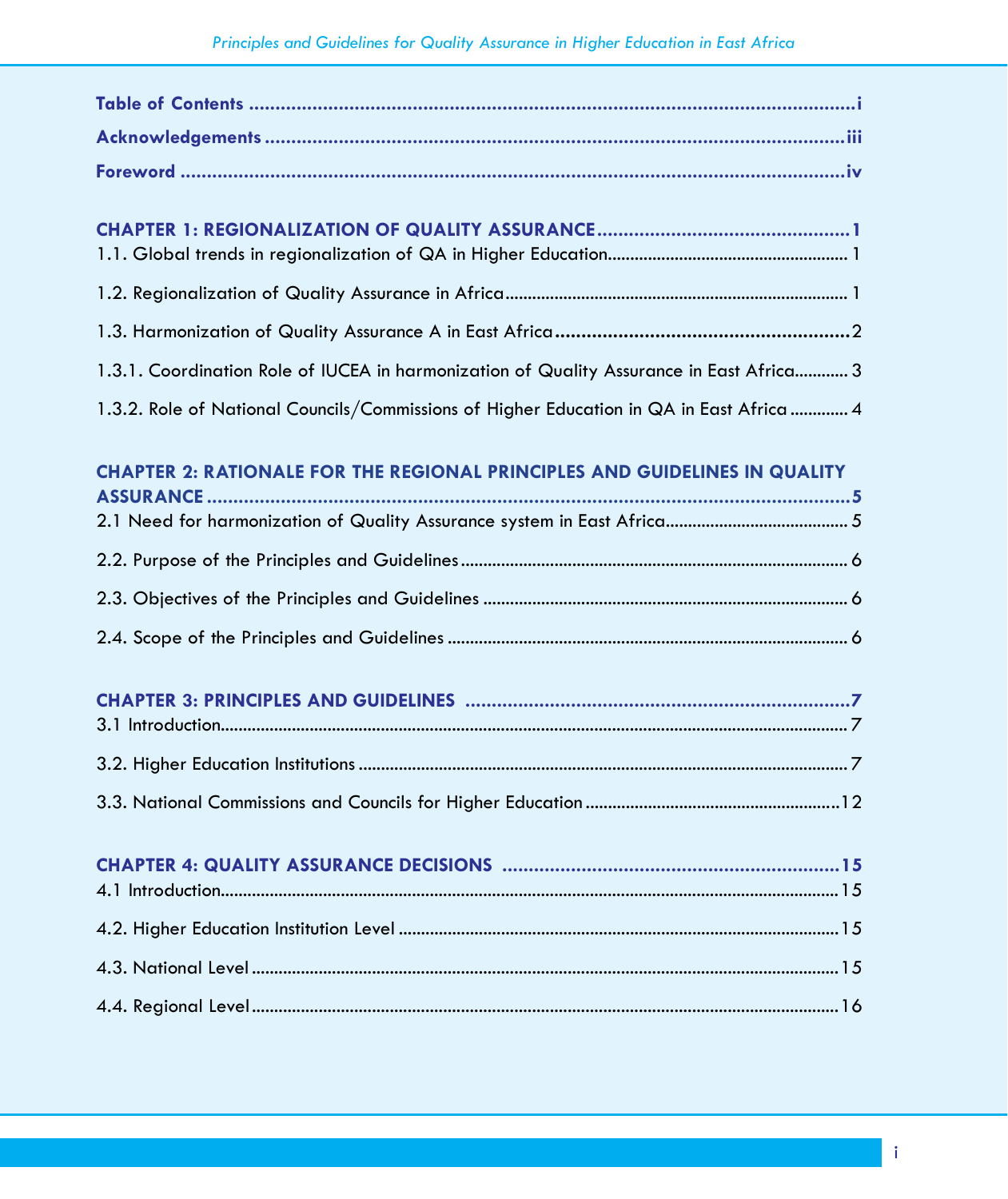| CHAPTER 5: IMPLEMENTATION OF THE PRINCIPLES AND GUIDELINES  17 |  |
|----------------------------------------------------------------|--|
|                                                                |  |
|                                                                |  |
|                                                                |  |
|                                                                |  |
|                                                                |  |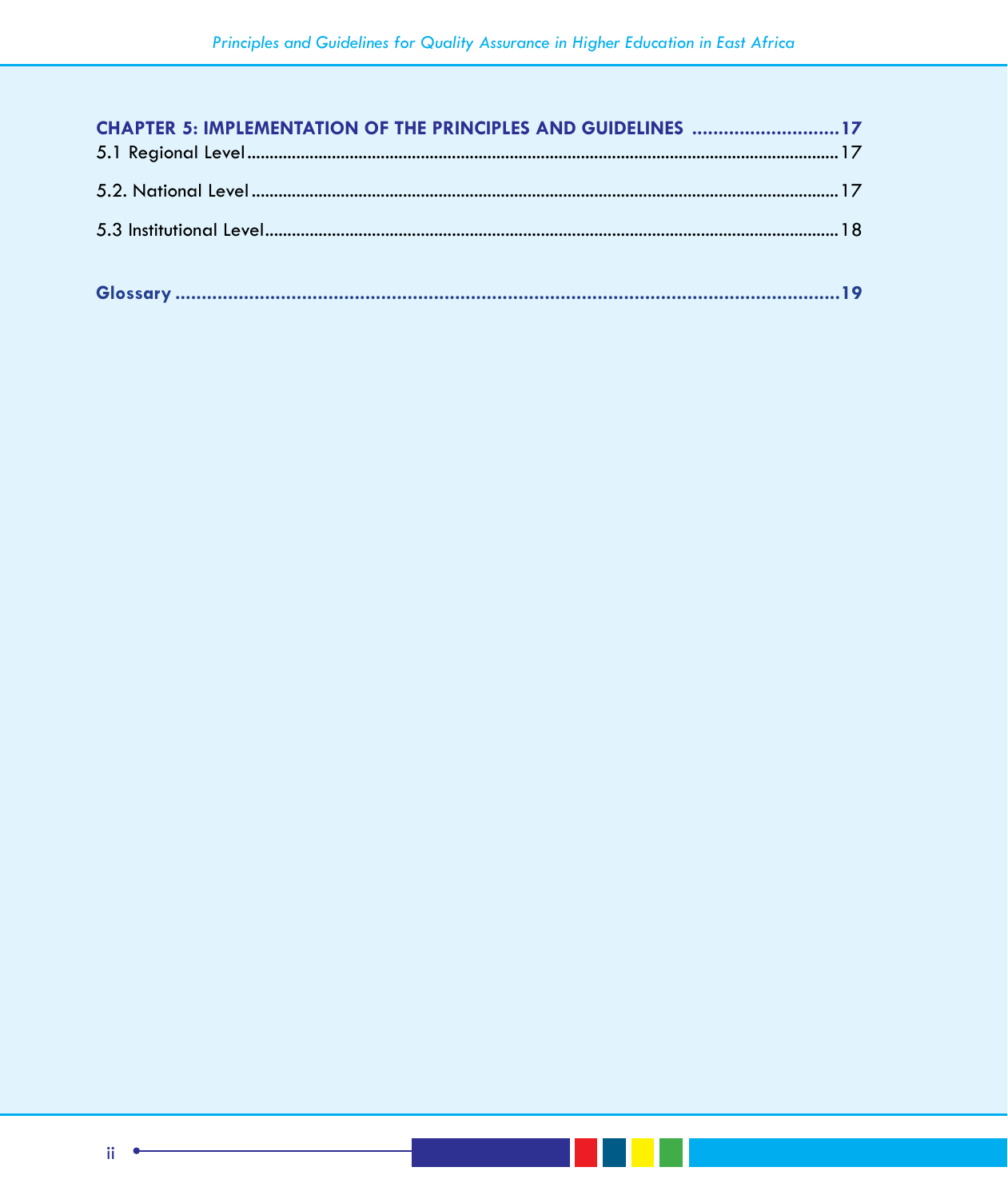### **ACKNOWLEDGEMENT**

The process of development of these Principles and Guidelines involved a number of individuals and institutions to whom I would wish to express my deepest appreciations. Foremost, I would like to gratefully acknowledge Dr. Masoud Muruke of the University of Dar es Salaam who spearheaded and coordinated the regional technical team for their enthusiastic, tireless and diligent efforts to produce this document. Members of the team, Dr. Innocent Mugisha of the Higher Education Council of Rwanda, Dr. Florah Karimi of the Commission for University Education of Kenya, Dr. Frederic Bangirinama of the National Commission for Higher Education of Burundi, Mr. Malehe Setta of Tanzania Commission for Universities and Mr. Innocent Nkwasiibwe of the National Council for Higher Education Uganda for their invaluable contribution to the process of developing these Principles and Guidelines.

I wish to extend my sincere appreciation to Dr. Cosam Chawanga Joseph (Chief Principal, Quality Assurance and Qualifications Framework Officer) and Ms. Juru Marie Eglantine (Senior Quality Assurance and Standards Officer) of IUCEA for their invaluable technical contribution and support to this process.

The National Commissions/Councils of Higher Education of the EAC Partner States are highly acknowledged for their instrumental contribution by sharing and availing the national quality assurance good practices and systems that provided formidable building blocks in developing these Principles and Guidelines and for granting their staff permission to participate in this process.

I would also like to thank all members and staff of IUCEA Secretariat for their efforts and contributions in their various functions that resulted in the successful development of this document. Finally, once again, I wish to thank all people and institutions for the continued support and cooperation rendered to IUCEA in the dispensation of its mandate and functions.

Prof. Mayunga H.H. Nkunya, Kampala, June 2014 **IUCEA, Executive Secretary**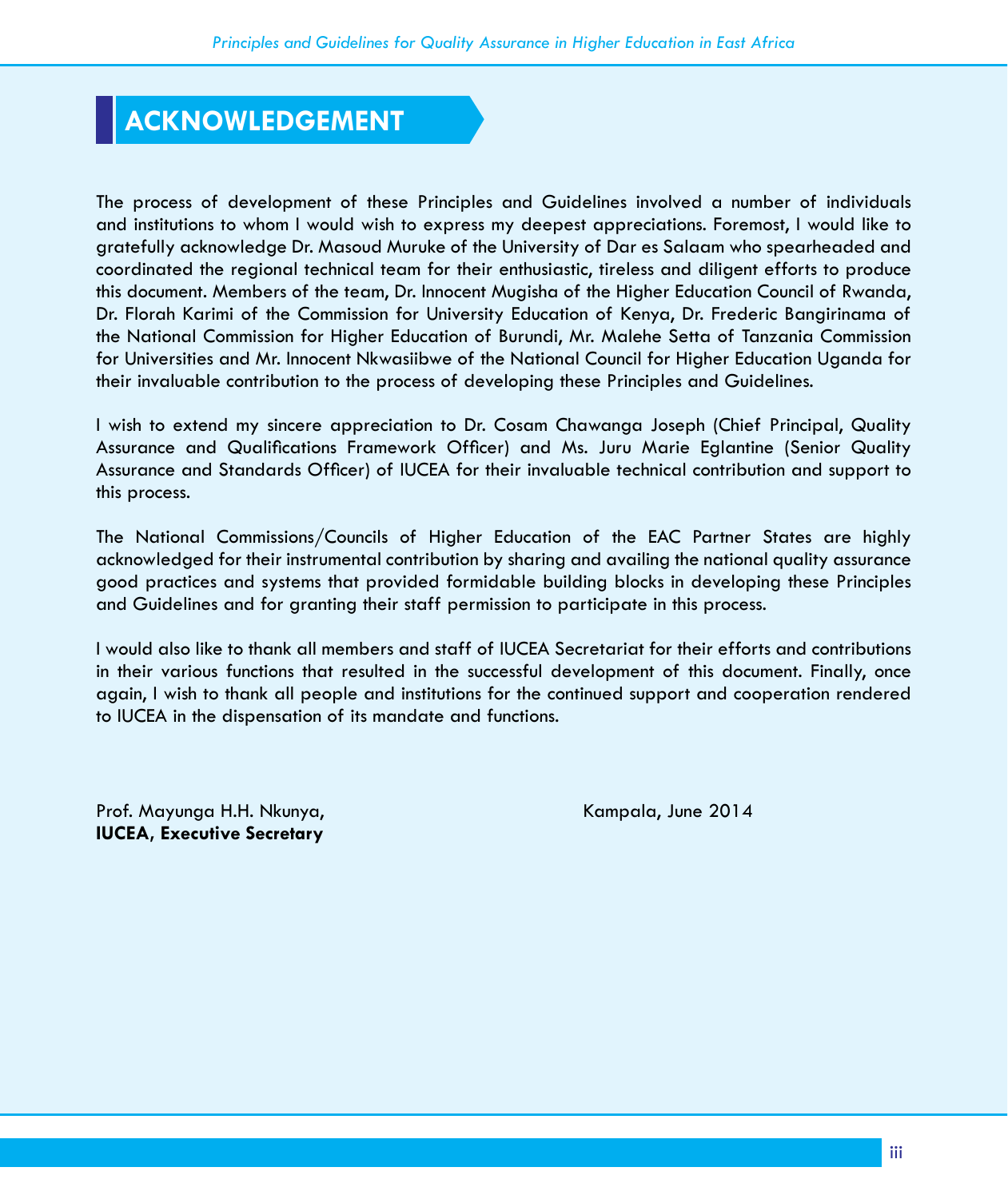### **FOREWORD**

One of the aspirations of the Integration Agenda of the East African Community on higher education harmonization is to transform the region into a Common Higher Education Area by 2015, This will characterize the regional higher education system with comparable, compatible, coherent and harmonized systems of higher education, hence facilitating free mobility of student, staff, programmes, and institutions, and mutually recognizing qualifications among the Partner States. In order to achieve this, the Inter-University Council for East Africa, as an institution of the East African Community responsible for the development and coordination of higher education and research developed a Regional Quality Assurance System for higher education that has been operational since 2007. The Regional Quality Assurance Framework in higher education entails among others, harmonized guidelines, minimum standards, procedures, good practices and programme benchmarks that are progressively being developed.

To that effect, these Principles and Guidelines for Quality Assurance in Higher Education have been developed to provide a regional policy framework and as a common frame of reference that will assist and guide universities and national commissions and councils for higher Education in developing and practicing a common quality assurance culture in line with the regional aspirations and international developments in quality assurance.

On behalf of the IUCEA secretariat, I wish to encourage all Higher Education Institutions, Commissions and Councils for Higher Education in the EAC Partner States and all higher stakeholders to adopt and operationalize these principles and guidelines to realize the East African Common Higher Education Area a reality. Finally, I wish you all the best in the use of these Principles and Guidelines.

Prof. Mayunga H.H. Nkunya, Kampala, June 2014 **IUCEA, Executive Secretary**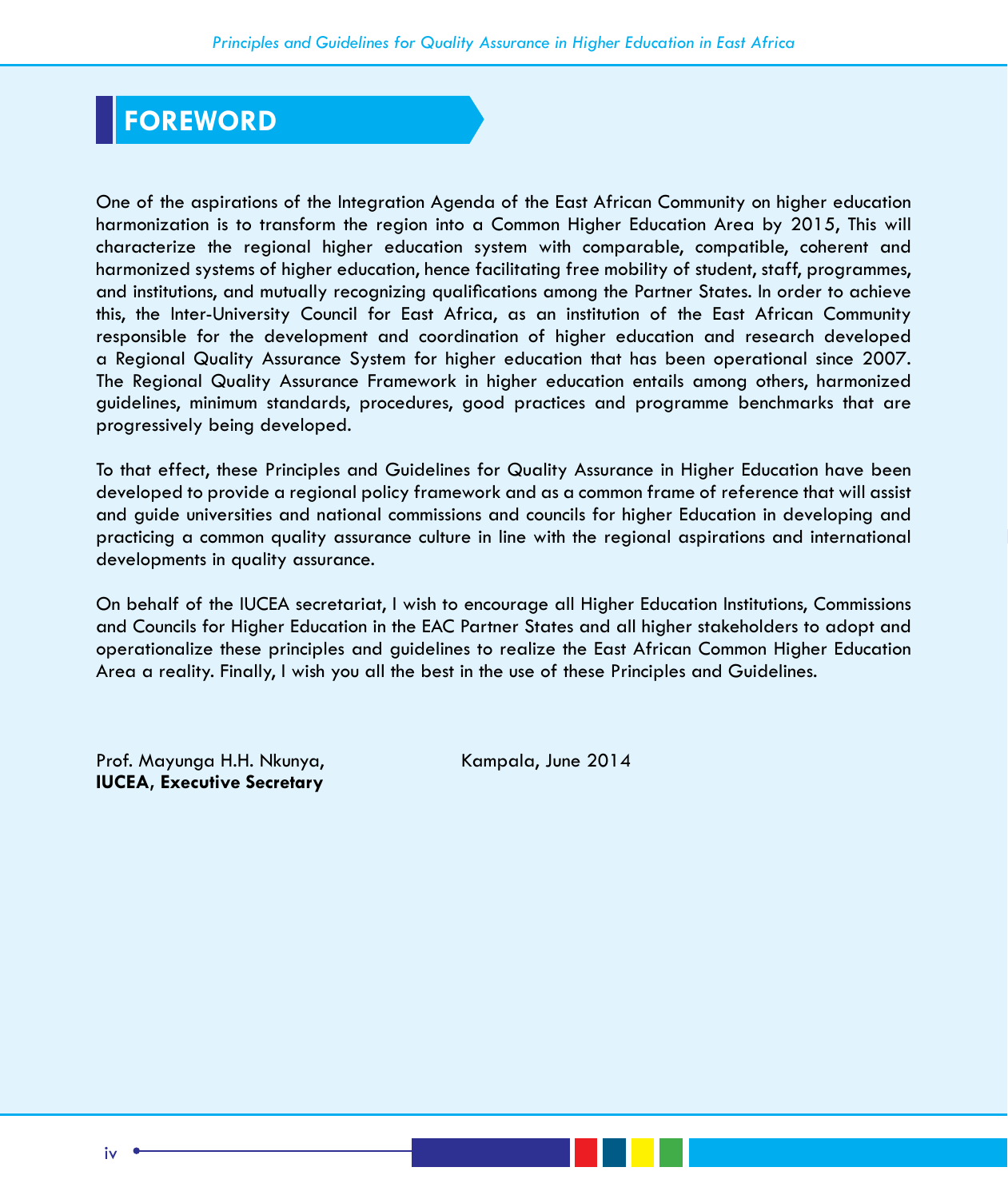# CHAPTER 1

## **REGIONALIZATION OF QUALITY ASSURANCE**

#### **1.1 Global trends in regionalization of QA in Higher Education**

Higher education has greatly evolved in the 21st century with global changes encompassing rapid expansion of higher education both in terms of institutions and student enrolment; diversification of the provision of higher education; and increased privatization of higher education, all of which have increased the demand for quality and relevance of higher education.

Globalization, in particular, has led to growth in internationalization and the need for internationalization strategies to be developed to ensure comparability of degrees and certificates, transferability of educational achievements and international competitiveness of both institutions and graduates of higher education institutions. Internationalization of higher education has created the need for countries and regions to demonstrate and assure the quality and standards of their higher education systems and programs.

One of the major global reforms in internationalization of quality assurance in higher education has been experienced through the International Network of Quality Assurance Agencies in Higher Education (INQAAHE), which supports individual external quality assurance agencies to improve their performance on their mandates and encourages interaction between agencies for mutual learning, increased effectiveness and continual improvement, leading to mutual trust, which is necessary for mutual recognition. To this effect INQAAHE has developed the Guidelines of Good Practice in Quality Assurance (GGP) for benchmarking purposes.

ives a single set of  $\mathcal{O}(\mathcal{O})$  in the single set of  $\mathcal{O}(\mathcal{O})$  in the single set of  $\mathcal{O}(\mathcal{O})$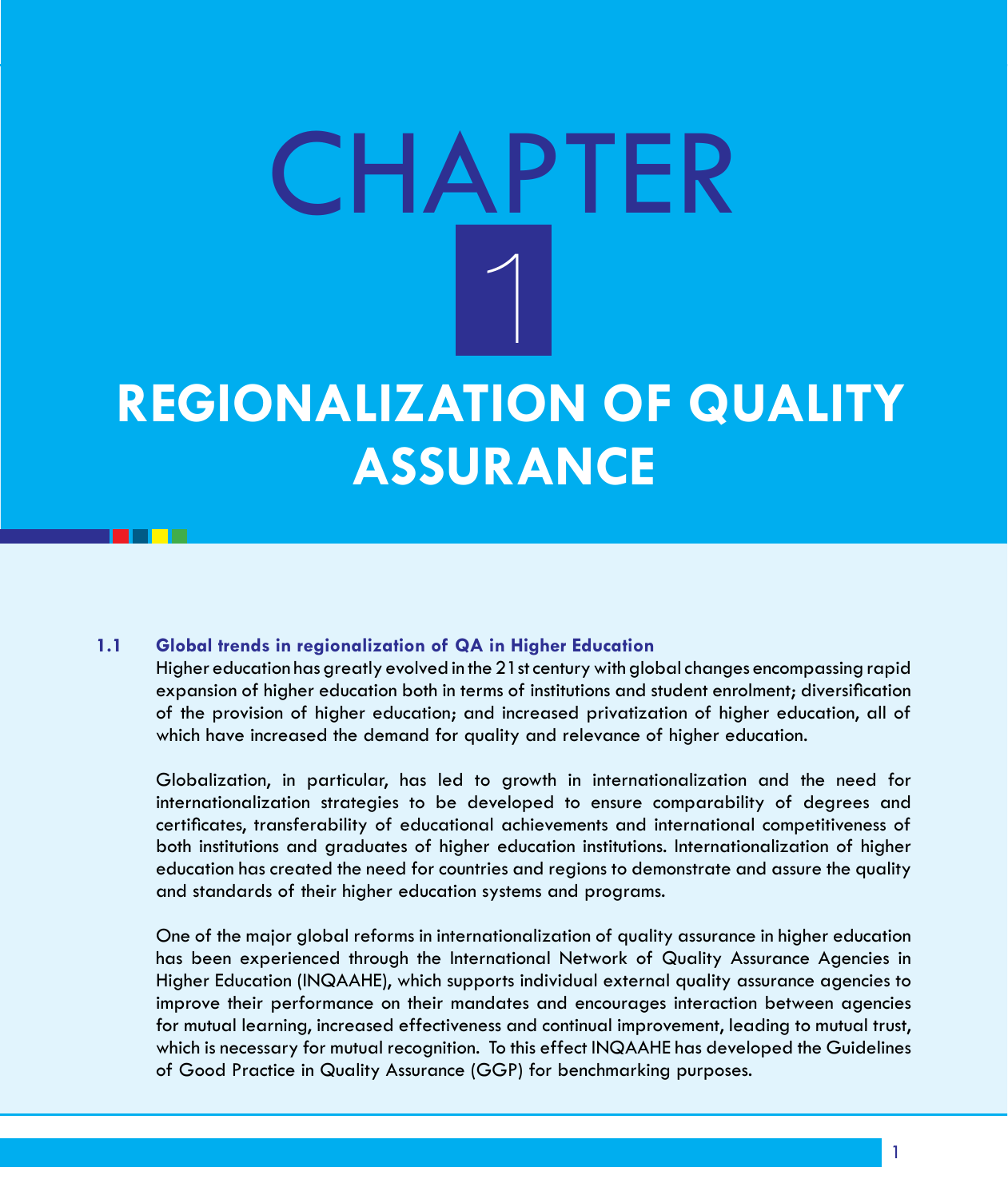Globally, regional higher education alliances have been formed in what is referred to as 'Regionalization of Higher Education'. One of the most prominent alliances is that of the European Higher Education Area, which, through the Bologna Process has promoted European cooperation in quality assurance. Another well-established alliance is that of the Asia-Pacific Region that developed the University Mobility in Asia and the Pacific. Regional higher education alliances have continued to be formed worldwide, in terms of agencies, associations, communities, cooperation and networks for purposes of standardization and efficiency of quality assurance systems and student-staff mobility.

#### **1.2 Regionalization of Quality Assurance in Africa**

The continent of Africa has gradually been embracing quality assurance endeavours in response to the global trends. Most countries in the continent have set up national agencies, as either semi-autonomous or departments of the Government with the mandate of regulating and assuring quality in higher education. The African Quality Assurance Network (AfriQAN) was also set up, through the Association of African Universities (AAU), to provide support to external quality assurance initiatives of national institutions of the continent through provision of a forum for information sharing, liaison activities, research and policy development and enhancement of quality of institutions. Other regional networks for quality assurance include the Conseil Africain et Malgache pour l'Enseignement Supérieur (CAMES) in Francophone Africa and the Southern African Regional Universities Association (SARUA) in the Southern Africa region.

#### **1.3 Harmonization of Quality Assurance in East Africa**

Formal cooperation in higher education in East Africa can be traced back to the early 1960s, during the era of the University of East Africa and later under the Inter-University Committee/ Inter-University Council for East Africa (IUCEA), through which the national universities in the then former East African Community Partner States, namely Kenya, Tanzania and Uganda had very close interaction. This period witnessed vibrant mobility and exchange programmes for students and academic staff, the cooperation, which was very instrumental in the genesis and rise of the current IUCEA. The establishment of the national higher education commissions/ councils in Kenya, Tanzania and Uganda in 1985, 1995 and 2001 respectively, offered a greater opportunity to establish more formalized cooperation among the three countries in matters including mutual recognition of regulatory frameworks in higher education.

Therefore, in 2005, the three bodies entered into a memorandum of understanding for mutual cooperation in quality assurance and accreditation matters. Furthermore, in the same year, worried about the imminent disparity of the quality of education as a result of the rapid expansion of higher education in the region, the IUCEA Governing Board saw the need for the establishment of a regional quality assurance system that would lead to harmonization of quality assurance systems in universities in East Africa.

Therefore, in 2006 IUCEA in collaboration with the higher education commissions/councils in Kenya, Tanzania and Uganda embarked on the initiative to develop a regional quality assurance system for higher education as a harmonized framework. The goal of the initiative was to promote comparability of the quality of higher education in East Africa, in order to enhance regional collaboration in higher education and to promote mobility of students across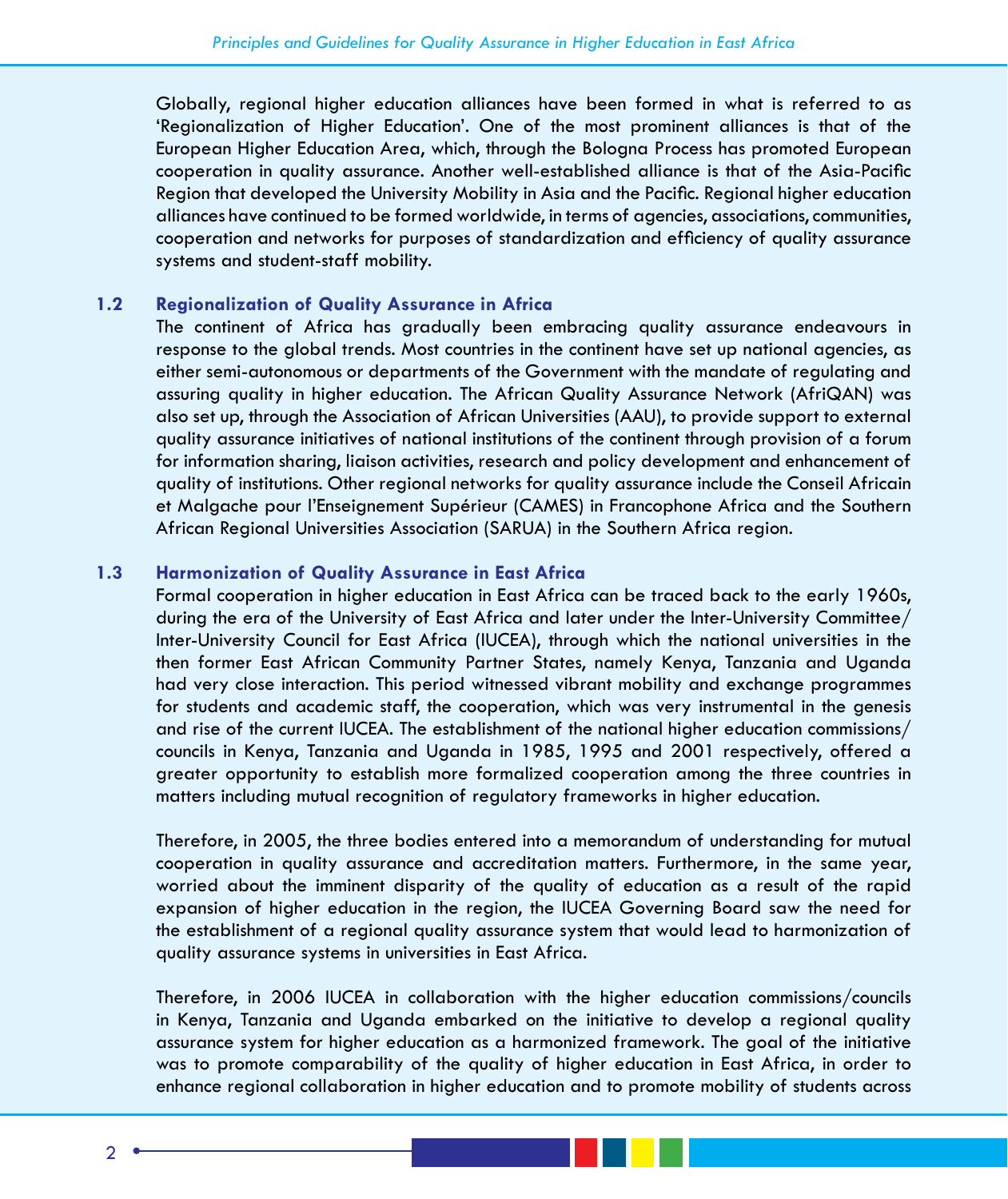the region. Almost simultaneously, in 2007 the national commissions/council for higher education in the three countries agreed to jointly develop a regional Credit Accumulation and Transfer Systems (CATS), on a pilot basis focused on programmes in human medicine, agriculture, engineering and natural sciences, as a foundation for ultimate expansion of the system to other academic disciplines.

The initiate to establish a regional quality assurance system started with the development of a handbook in 2007 that mainstreamed the systems used by the national commissions/ councils for higher education in three countries into the regional handbook, referred to as "Roadmap to Quality". It also involved human resource capacity building through training of quality assurance officers for universities and the national commissions and council for higher education in the three countries, focused on the common understanding of the regional quality assurance system and practical use of the quality assurance handbook for internal and external evaluation purposes. Regional peers were also trained for carrying out a peer reviews as part of the regional quality assurance system.

When Rwanda and Burundi joined the East African Community in 2007, their universities became part of the regional quality assurance initiative including the Higher Education Council of Rwanda and the National Commission for Higher Education of Burundi that were established in 2007 and 2012, respectively. In 2011, the East African Higher Education Quality Assurance Network (EAQAN) was created, with its aim being to foster collaboration and linkage of quality assurance practitioners in East Africa.

#### **1.3.1 Coordination Role of IUCEA in harmonization of Quality Assurance in East Africa**

In the EAC Treaty, Articles 5 and 102 *inter alia* provide that in order to promote the achievements of the objectives of the Community, Partner States agree to undertake concerted measures to foster cooperation in education and training within the Community. Particularly, the Partner States agreed to co-ordinate their human resources development policies and programmes and also to harmonize curricula, examination, certification and accreditation of education and training institutions through the joint action of their relevant national bodies. In the same vain, they also agreed to exchange information and experience on issues common to their educational systems, from which they would collaborate in establishing appropriate education and training programmes.

IUCEA being an institution of the EAC is mandated to play a coordinative and oversight role in the Community in the enhancement of quality and sustainable development of higher education systems and researches for purposes of supporting the region's socio-economic development and regional integration. The coming into force of the East African Community (EAC) Market Protocol in 2010 expanded the mandate of IUCEA to further develop a common framework to promote equal access to education opportunities, harmonious quality assurance and accreditation systems or processes as well as developing credit transfer modalities and frameworks for students, labour mobility within the region and mutual recognition of academic qualifications.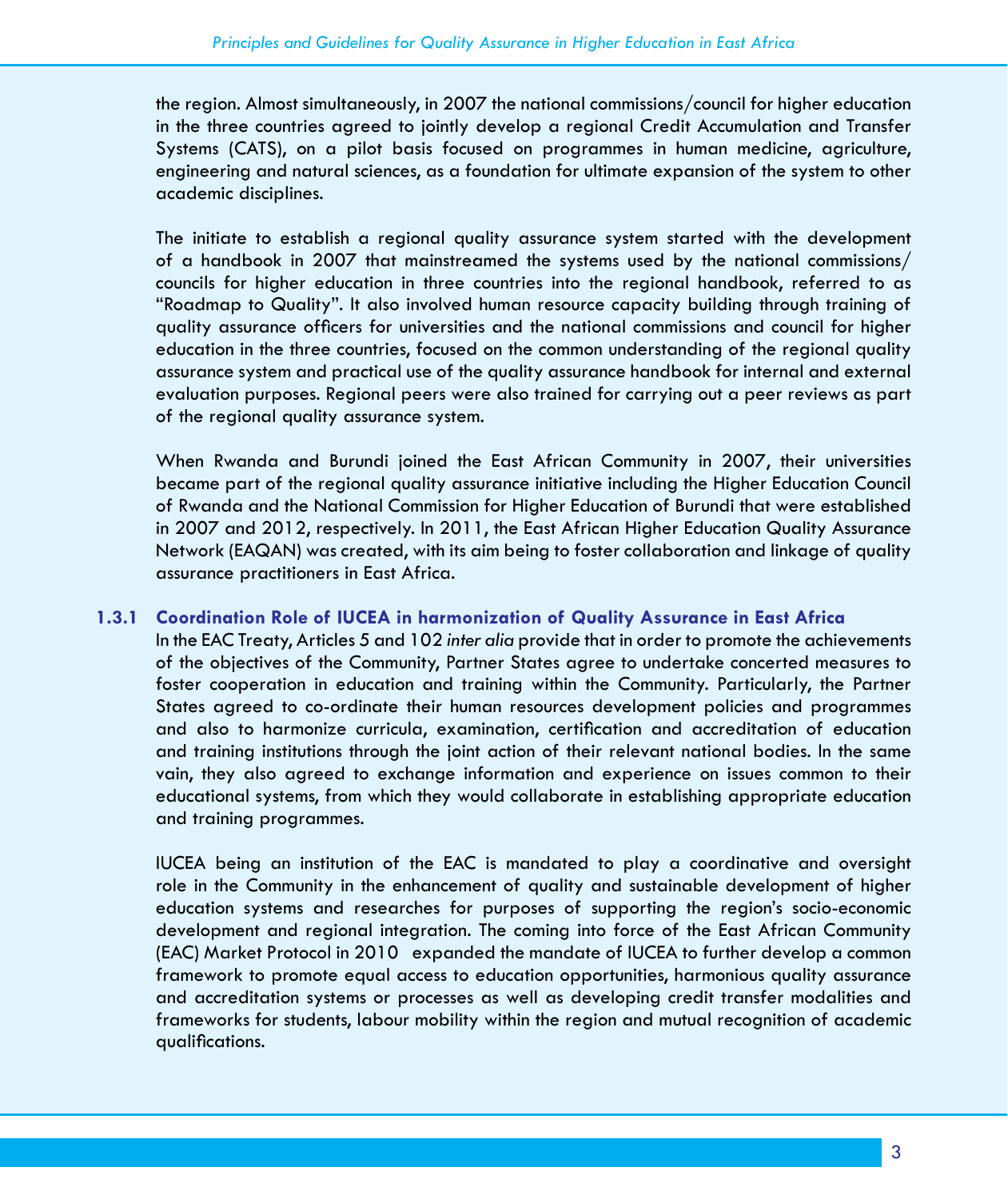#### **1.3.2 Role of National Councils/Commissions of Higher Education in QA in East Africa**

All the EAC Partner States have national quality assurance agencies, namely, the Commission for University Education (CUE) in Kenya, National Council for Higher Education (NCHE) in Uganda, Tanzania Commission for Universities (TCU) in Tanzania, Higher Education Council (HEC) in Rwanda and National Commission of Higher Education (NCHE) in Burundi.

 They are all established by Acts of Parliament and are mandated by the respective governments to oversee the quality of higher education in both public and private institutions in the respective countries. They are either semi-autonomous or part of the Government's departments. They all engage in external quality assurance activities, which include accrediting universities based on pre-determined minimum standards, monitoring and evaluating quality assurance aspects in universities and auditing universities for continuous enhancement of quality. These activities entail assessing inputs, processes and outputs of universities through the use of external peer reviewers and making decisions with regard to quality aspects of the institutions.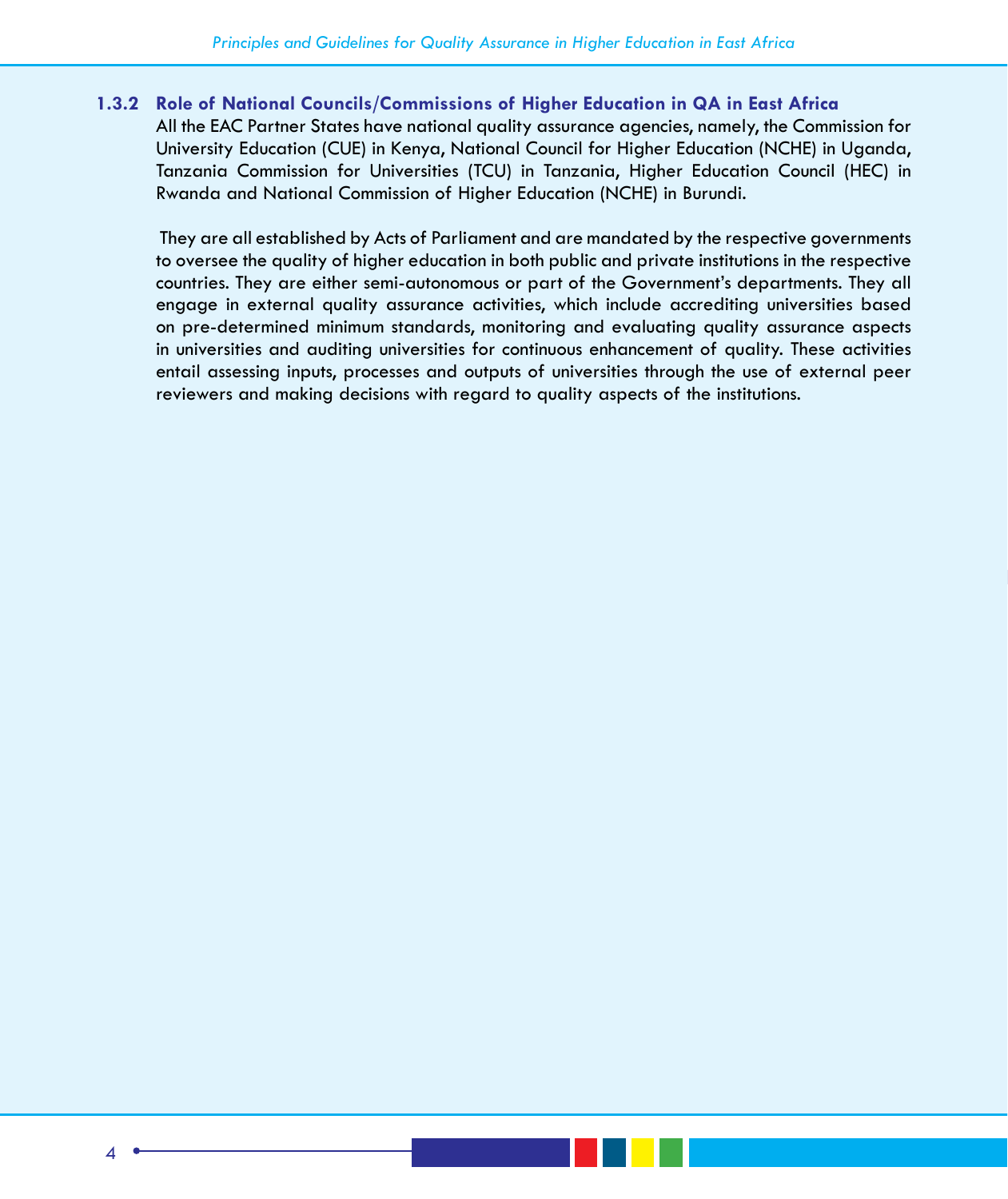# CHAPTER 2

## **RATIONALE FOR DEVELOPING THE REGIONAL PRINCIPLES AND GUIDELINES IN QUALITY ASSURANCE**

#### **2.1 Introduction**

The disparity of the quality of higher education in the region has been a long-standing outcry by stakeholders and the general public. The immediate response by IUCEA was to put greater emphasis on the development of a regional quality assurance system for harmonizing higher education quality aspects among higher education institutions in the EAC Partner States. Thus, since 2006 IUCEA in collaboration with national commissions and councils for higher education and higher education institutions in the EAC Partner States, the German Academic Exchange Service (DAAD) and the German Rectors' Conference (HRK) has been developing a regional quality assurance system for higher education in East Africa.

The initiative has led to the creation of new quality assurance structures in a number of higher education institutions in the region. The national commissions and councils for higher education in the EAC Partner States as well as most higher education institutions in the region are now using the regional quality assurance tools for education quality management. The tools as contained in the regional quality assurance handbook "Roadmap to Quality", were developed based on the national quality assurance instruments, by constituting the latter into the harmonized regional framework.

In order to guide the operationalization of the regional quality assurance system IUCEA considered it important to develop the Principles and Guidelines for Quality Assurance in Higher Education (PGQAHE). Among others, the Principles and Guidelines document provides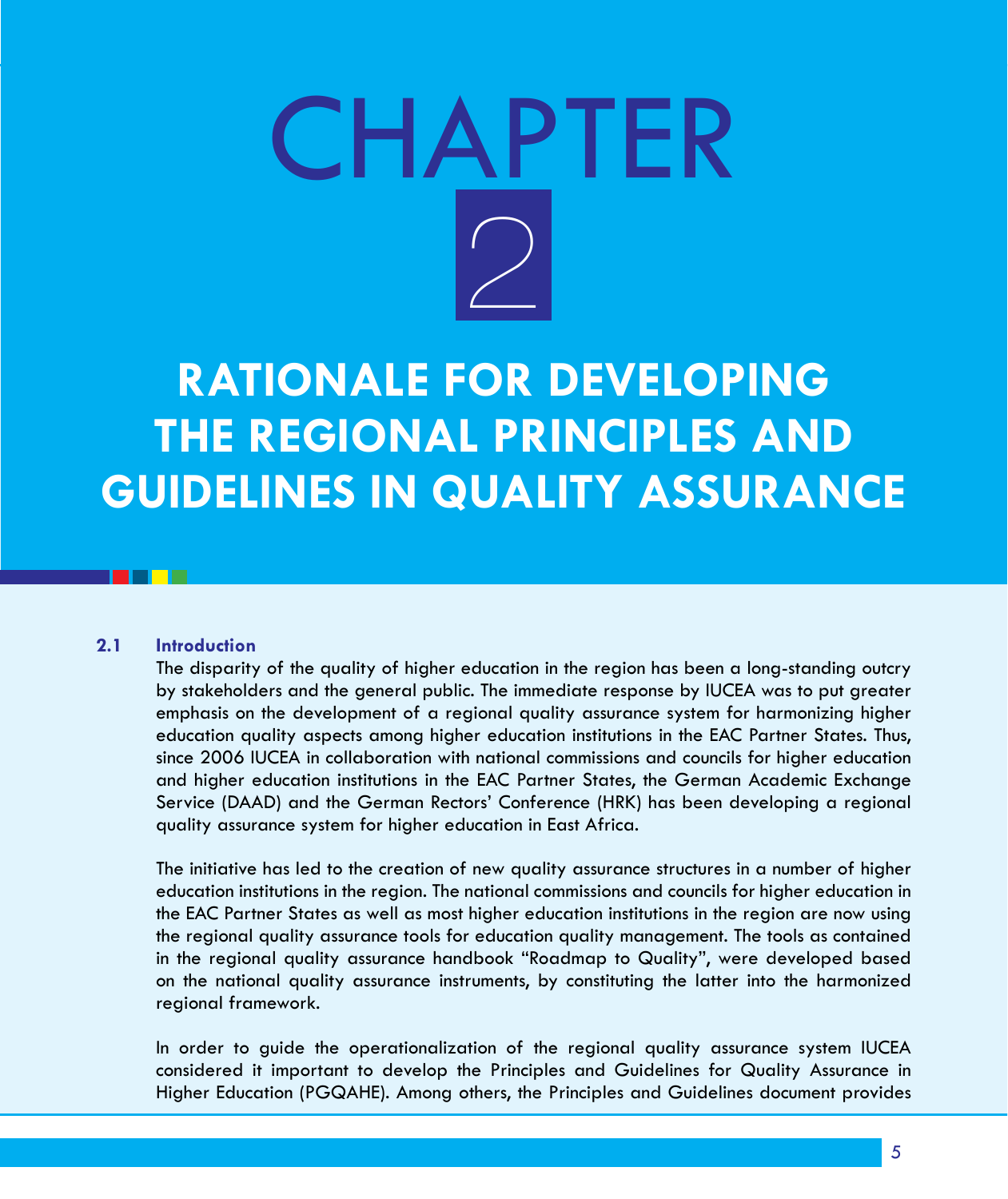safeguards for consistency in carrying out quality assurance practices across the East African common higher education area using the regional system. The Principles and Guidelines have been developed as a regionally agreed point of reference for continuous quality enhancement in higher education, for developing shared understanding of higher education systems, and for promoting harmonized regional best practices in quality assurance.

The Principles and Guidelines are also intended to provide harmonious use of regional quality assurance guidelines and benchmarks for academic programmes. The regional guidelines include the Handbook for quality assurance in higher education: A Road Map to Quality.

#### **2.2 Purpose**

The purpose of the Principles and Guidelines is to provide a common frame of reference that will assist and guide universities and national commissions and councils for higher education in developing and practicing a common quality assurance culture in line with the regional aspirations and international developments in quality assurance.

#### **2.3 Objectives**

The objectives of the Principles and Guidelines are to:

- (a) Establish harmonized higher education quality assurance practices in the region
- (b) Enhance transparency, and mutual trust in higher education quality assurance systems in the region
- (c) Provide a common reference point for consistency and benchmarking in quality assurance
- (d) Enhance accountability and confidence of stakeholders about the processes and outcomes of higher education

#### **2.4 Scope**

The Principles and Guidelines shall be regarded as a common point of reference for quality enhancement in higher education in the region. They shall apply to higher education institutions and national commissions/councils for higher education. The Principles and Guidelines are not intended to be prescriptive, *supra* national nor *supra*-institution but rather to promote institutional and national diversities and innovation, while ensuring harmony in quality assurance practices in the region.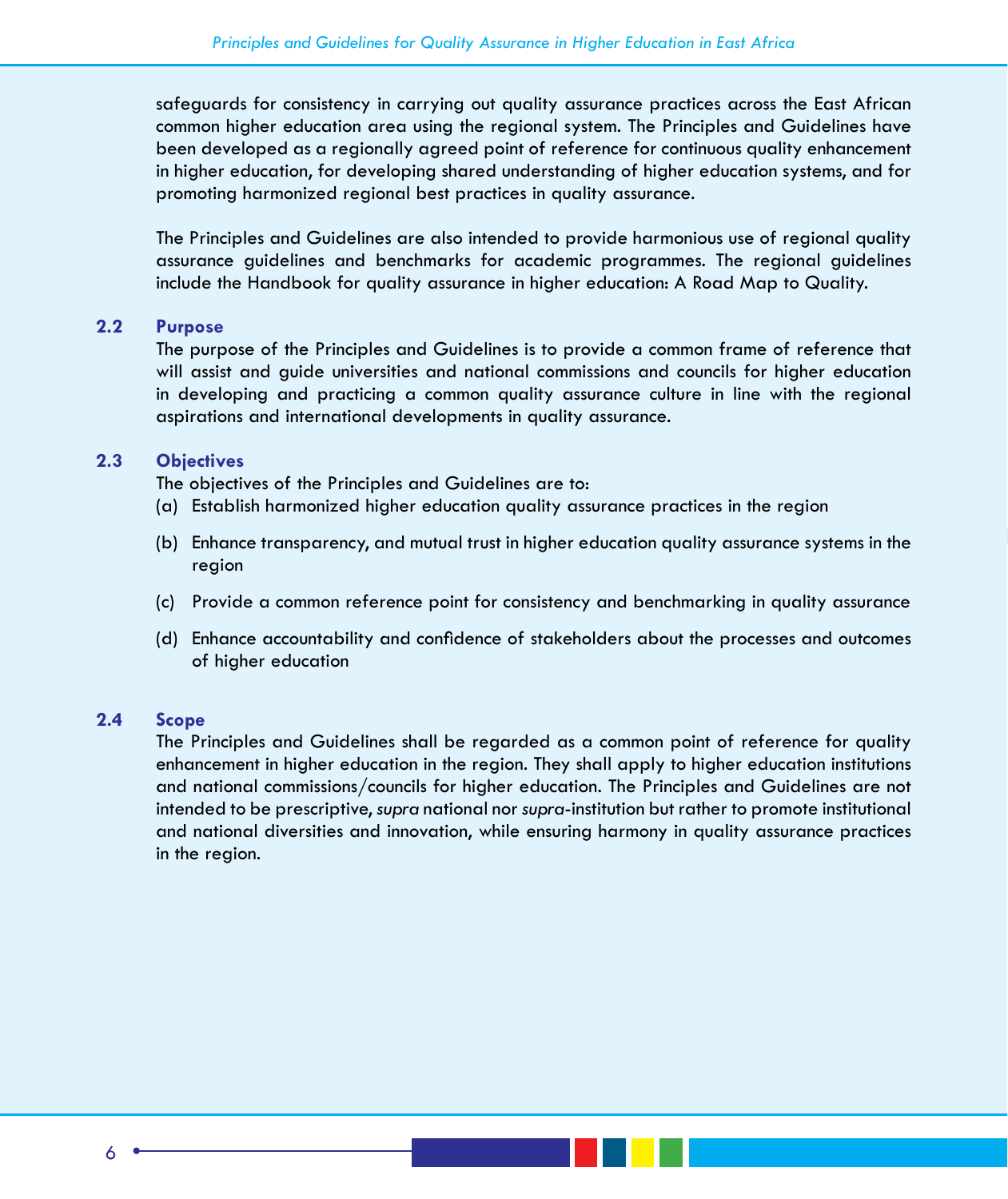## CHAPTER **THE PRINCIPLES AND GUIDELINES** 3

#### **3.1 Introduction**

This chapter is organized in three parts. Part 1 is on principles and guidelines that apply to higher education institutions, Part 2 applies to national commissions/councils for higher education in the Partner States.

#### **3.2 Higher Education Institutions**

The Principles and Guidelines cover governance and management, institutionalization of quality assurance structures, policy and procedures for quality assurance, learning environment, student support services, students with special needs, programme development, implementation and review, criteria for admission of students, granting of qualifications awards, quality of staff, management of information, and research and innovation.

#### **(a) Governance and Management**

#### **Principle**

Higher Education Institutions shall be governed and managed through good governance practices, in line with the legal frameworks for their establishment.

e de la construcción de la construcción de la construcción de la construcción de la construcción de la constru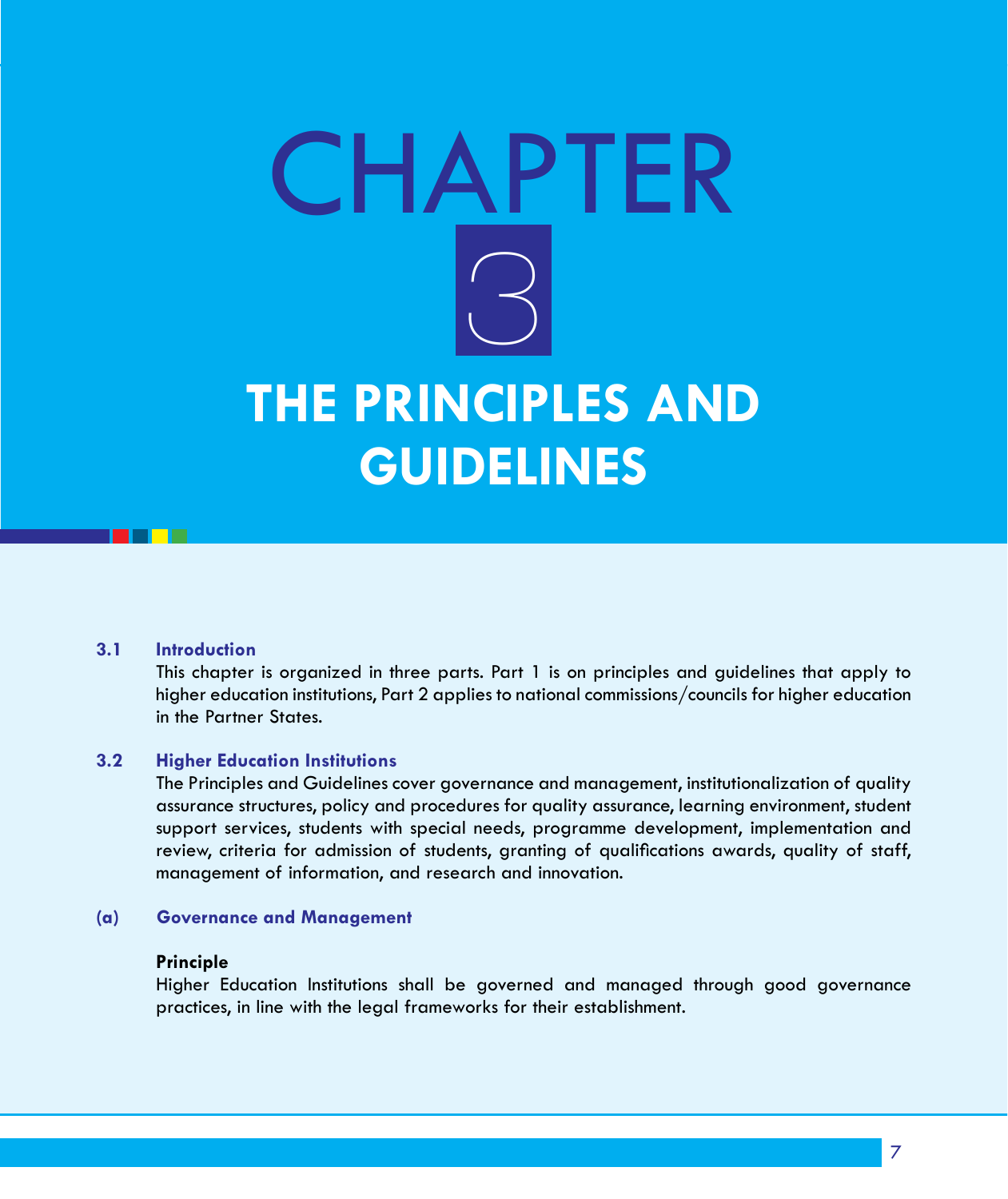#### **Guidelines**

Higher Education Institutions shall:

- i. Carry out quality assurance processes based on good governance and well-articulated policies, structures and processes, which are disseminated to stakeholders.
- ii. Mobilise adequate resources from known sources and account for their utilization.

#### **(b) Institutionalization of Quality Assurance**

#### **Principle**

Institutionalized Quality assurance structures, systems and processes shall be established to support, monitor and evaluate quality enhancement in higher education institutions.

#### **Guidelines**

- i. Higher Education Institutions and stakeholders shall embrace institutional quality culture.
- ii. The institutional organogram shall provide for quality assurance structures that take cognizance of the inputs, processes and outputs of the entire learning process.
- iii. Higher Education Institutions will endeavor to ensure that the quality assurance structures have adequacy of physical, human and financial resources.
- iv. While institutionalizing quality assurance systems Higher Education Institutions shall use approved policies and associated procedures for quality assurance, which cover all operational areas of the institution for teaching, research and outreach services.
- v. Higher Education Institutions shall ensure that the policies and procedures are availed to both internal and external stakeholders.
- vi Quality assurance structures, systems and processes shall be monitored and evaluated at the institutional, national and regional levels so as to ensure that they achieve the intended purpose.
- vii Higher Education Institutions shall periodically carry out internal assessment at both programme and institutional levels aimed at discovering strengths for enhancement and weaknesses for improvement.

#### **(c) Learning Environment**

#### **Principle**

Higher Education Institutions shall provide an environment conducive to learning.

#### **Guidelines**

i Consideration shall be given to locate Higher Education Institutions within environments that are conducive to learning environments, which may include adequate space and facilities, students support and recreational facilities.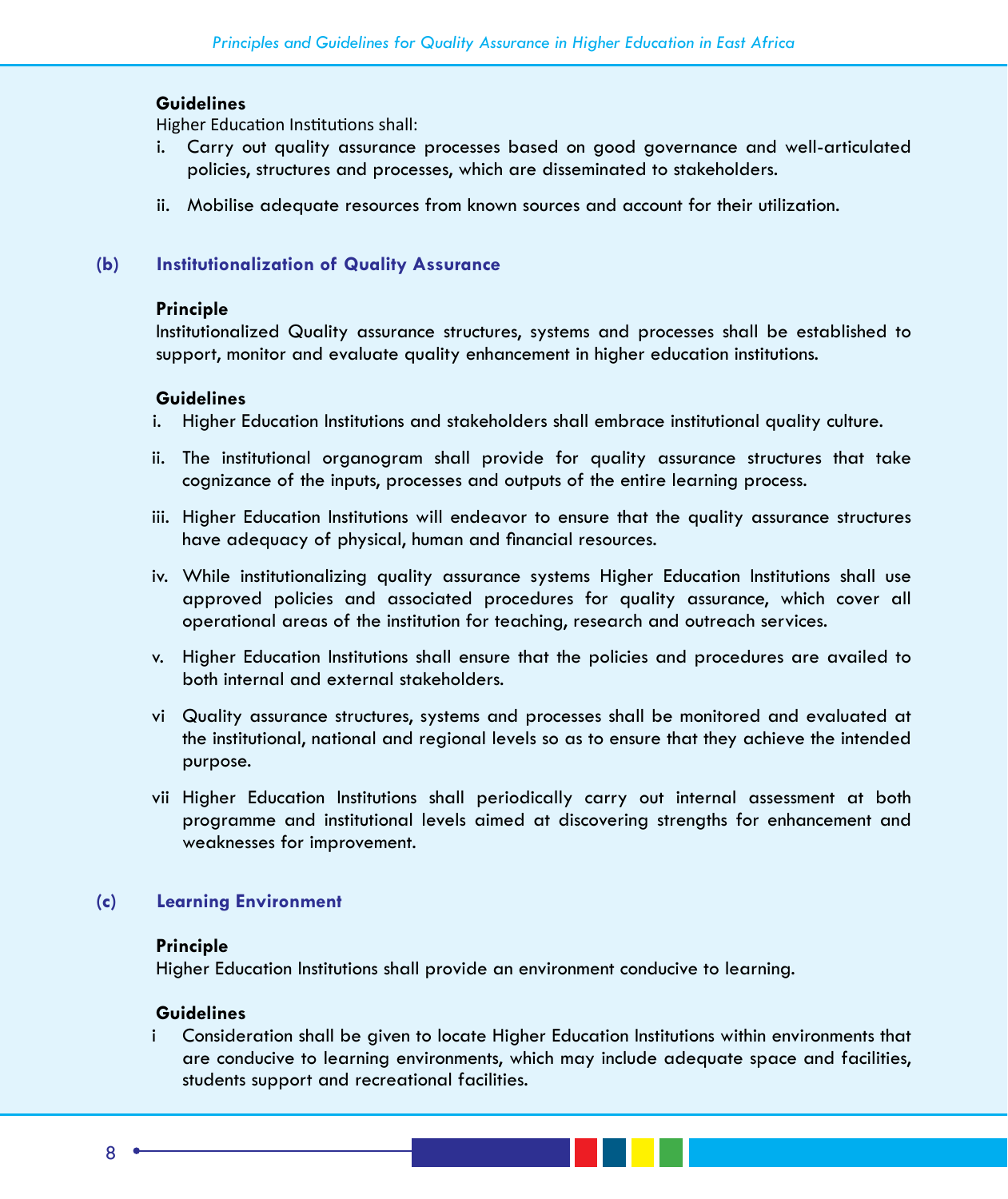ii Higher Education Institutions will endeavor to provide students with adequate resources including infrastructure, laboratory facilities, etc. that are relevant to the programmes on offer.

#### **(d) Student Support Services**

#### **Principle**

Higher Education Institutions shall provide adequate and appropriate resources to support student learning.

#### **Guidelines**

Higher Education Institutions will endeavor to:

- i. Avail student with accommodation, social security, health, cultural, and sport facilities.
- ii. Provide student advisory and counseling services.
- iii. Facilitate the establishment of student self-governance system through legally recognized student organizations.

#### **(e) Students with Special Needs**

#### **Principle**

Higher Education Institutions shall provide support mechanisms to students with special needs.

#### **Guidelines**

Higher Education Institutions shall provide:

- i. Policies that take cognizance of students with special needs with respect to admission, learning, and assessment/examinations.
- ii. Requisite physical infrastructure to facilitate students with special needs

#### **(f) Programme Development, implementation and Review**

#### **Principle**

Programme development, implementation and reviews shall be carried out using institutionally and nationally prescribed guidelines and procedures.

#### **Guidelines**

- i. Higher Education Institutions shall involve stakeholders in programme development and review, the processes that shall be informed by needs assessment and benchmarked with best practices in the region and internationally.
- ii. Higher Education Institutions shall monitor and periodically review programmes to ensure that they achieve the expected outcomes and respond to societal needs.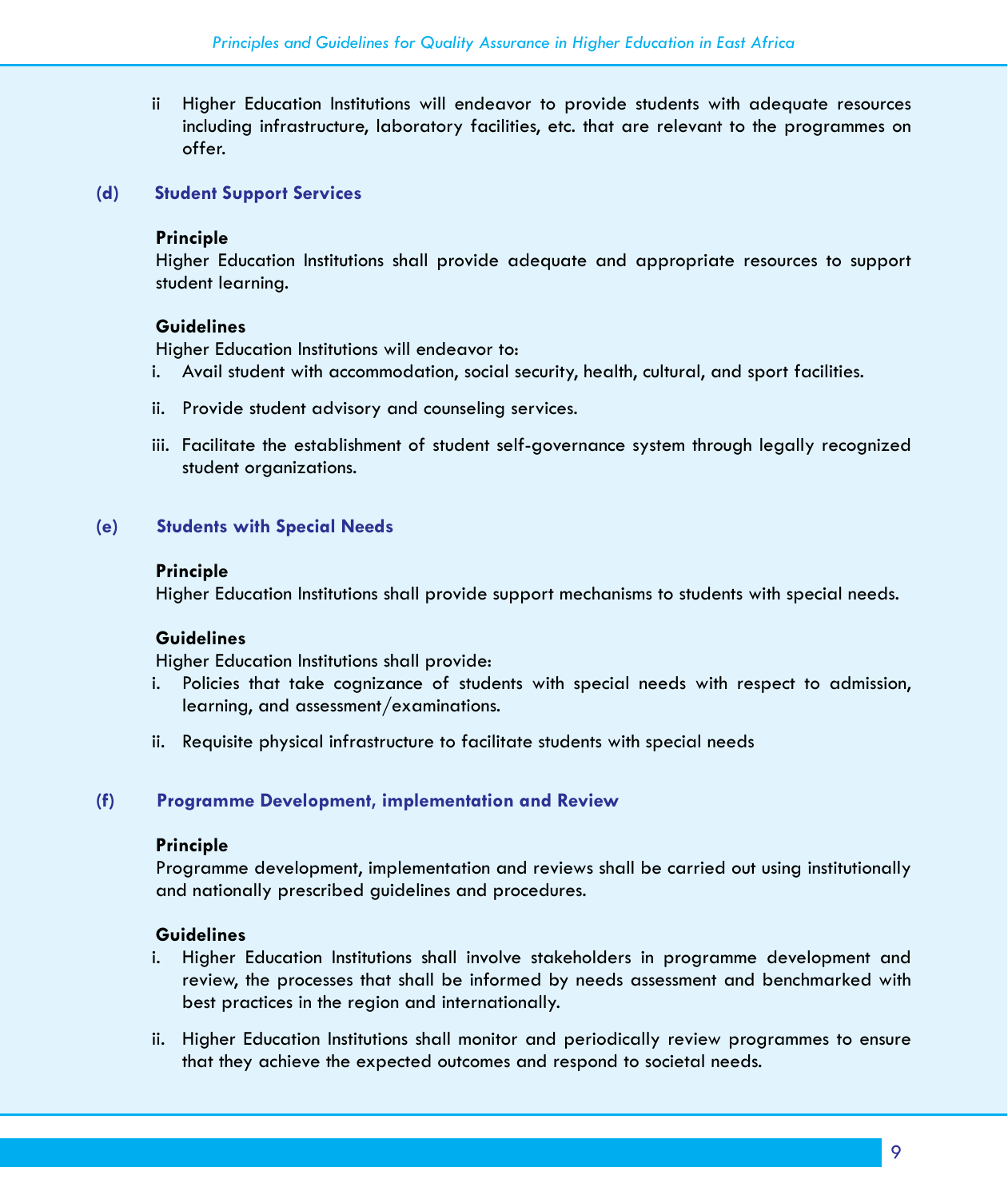- iii. Programme reviews for quality enhancement shall be carried out at least at the end of every delivery cycle.
- iv. Programmes shall have well defined learning outcomes and clear implementation strategies.
- v. Higher Education Institutions shall determine their students' workload in terms of instructional hours, tutorials, seminars, assignment, independent studies, placement, fieldwork, community service, projects, and examinations, among others.
- vi. Higher Education Institutions shall encourage student centered and problem solving learning approaches in programme delivery.
- vii. Higher Education Institutions shall enhance the use of ICT in teaching and learning.
- viii. Higher Education Institutions will endeavor to ensure that academic staff are keep abreast with current pedagogical methods.
- ix. Programme management shall be supported by competent academic leaders and staff
- x. Higher Education Institutions shall regularize the practice of getting feedback from stakeholders on their satisfaction with programmes
- xi. Higher Education Institutions shall provide clear and transparent policies and mechanisms that govern students' assessments

#### **(g) Criteria for Admission of Students and Granting of Awards of qualifications**

#### **Principle**

Higher education institutions shall have clear and transparent mechanisms for admission into programmes and award of degrees.

#### **Guidelines**

- i. Higher Education Institutions shall develop and maintain clearly articulated criteria and procedures for admission of students, mobility and awards of qualifications, which shall be documented and disseminated.
- ii. Progression of students through the learning levels and granting of academic awards shall be guided by qualifications pathways linked to the East African qualifications framework for higher education.

#### **(h) Quality of Staff**

#### **Principle**

Higher Education Institutions shall provide adequate number and qualified staff for the support of teaching, research and community service.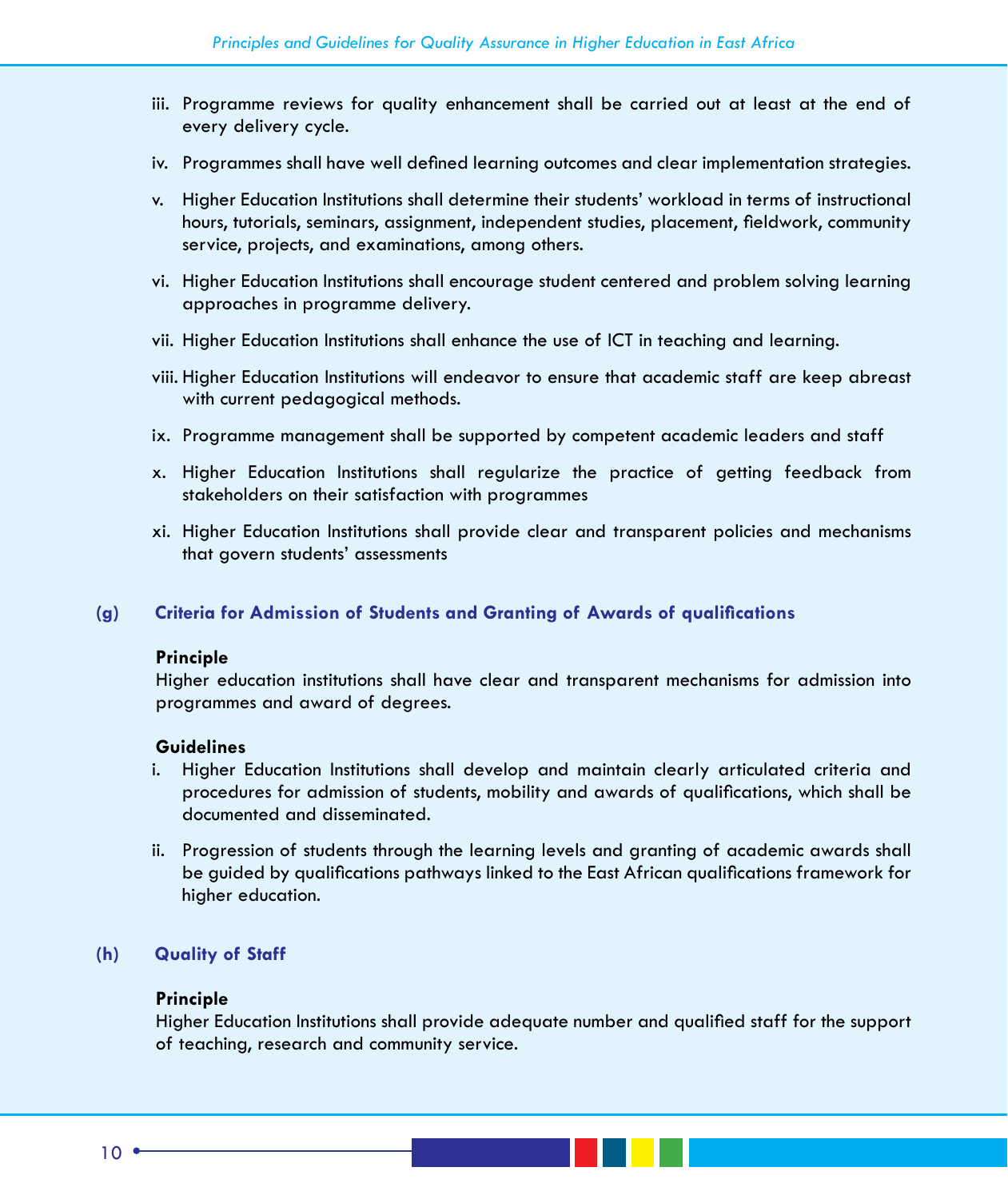#### **Guidelines**

- i. Higher Education Institutions shall employ adequate and competent human resources to carry out the institutions' mission and functions.
- ii. Academic staff in Higher Education Institutions shall have the requisite knowledge, competences and experience to facilitate learning.
- iii. Higher Education Institutions will endeavour to keep academic staff abreast with current pedagogical skills and shall facilitate them to enhance their competences.

#### **(i) Management of Information**

#### **Principle**

Higher education institutions shall put in place up to date and retrievable information management systems which facilitates data collection, storage and access

#### **Guidelines**

Higher Education Institutions shall:

- i. Develop information management systems that will capture important institutional data, such as profile of student population, student progression and success rates, available learning resources, availability and profile of the teaching staff, among others.
- ii. Regularly disseminate information on their activities.
- iii. Strive to have up to date and interactive websites.
- iv. Device strategies to disseminate research findings and strengthen linkages with industries, the private sector and the general public.

#### **(j) Research and innovation**

#### **Principle**

Research and innovation shall be considered as important factors in the development and enhancement of institution's quality assurance activities.

#### **Guidelines**

Higher Education Institutions shall:

- i. Strive to enrich academic programmes with new and cutting edge knowledge that is generated through quality research and innovation.
- ii. Encourage research findings and innovative ideas to be disseminated and used to influence institutional, national, regional and international directions in socio-economic and decisionmaking.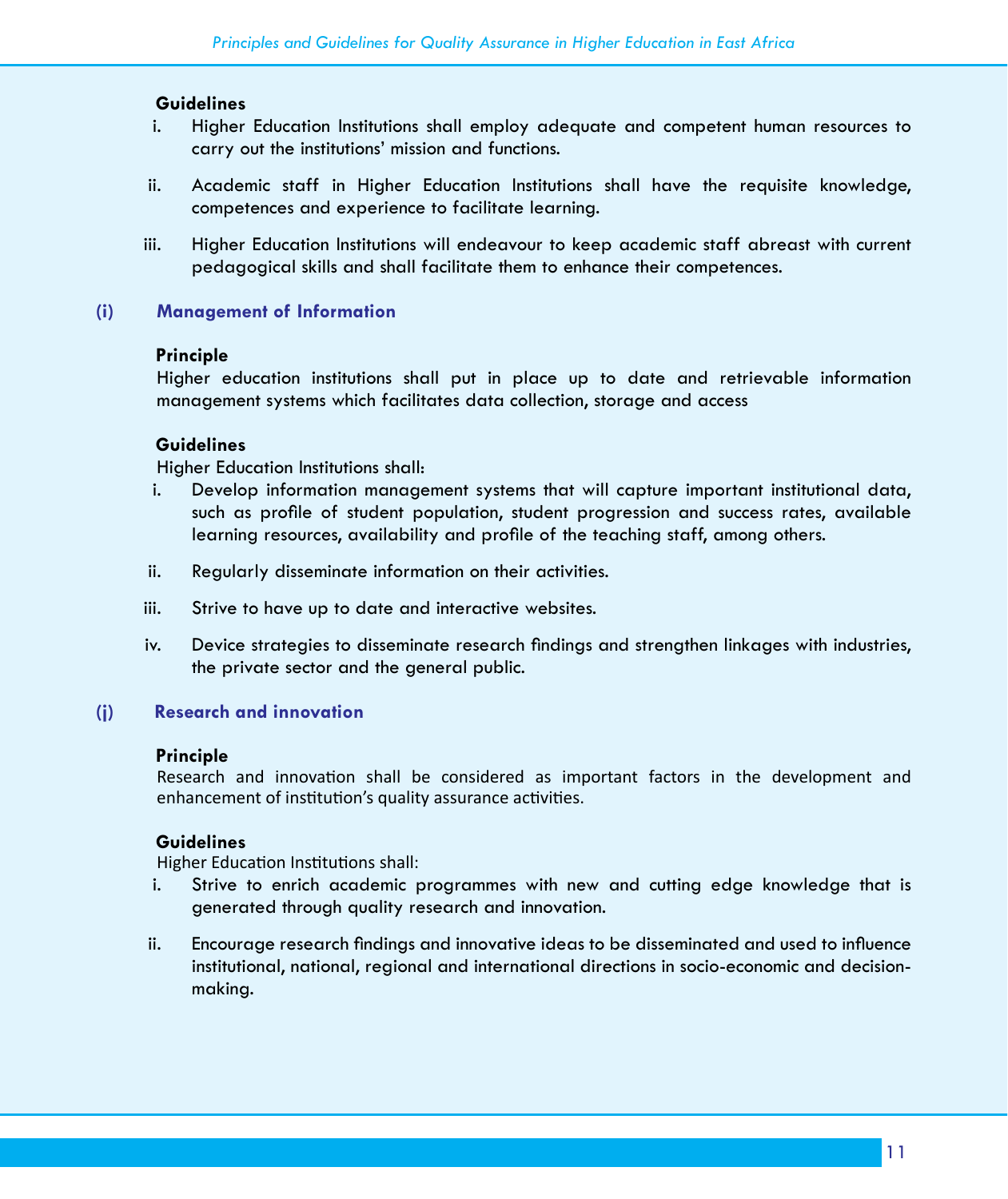#### **3.3 National Commissions and Councils for Higher Education**

The principles and guidelines focused on the national commissions/councils are intended to harmonize external quality assurance practices in the Community. They cover standards, guidelines and processes for external quality assurance, quality assurance activities, documentation and dissemination of information, monitoring and evaluation, and coherence of national and regional policies and practices.

#### **(a) Standards, Guidelines and Processes for external quality assurance**

#### **Principle**

National commissions and councils for higher education shall develop standards, guidelines and procedures for external quality assurance in line with their mandates.

#### **Guidelines**

- i. National councils and commissions for higher education will endeavour to develop and regularly update standards, guidelines, and procedures for quality assurance in higher education, taking cognizance of inputs by stakeholders and regional and global trends.
- ii. Validated standards shall be documented, disseminated to the public, and used in determining the quality of higher education in each Partner State.
- iii. Guidelines and processes for quality assurance in higher education shall be clearly articulated and disseminated to the public.
- iv. National commissions and councils shall periodically induct members of their Boards as well as peers, technical staff, and boards of professional practices, on the standards, guidelines and processes of quality assurance at the regional and national levels.

#### **(b) Quality Assurance Activities**

#### **Principle**

National commissions and councils for higher education shall regularly undertake external quality assurance evaluations of Higher Education Institutions geared towards promoting public confidence in the institutions and the quality of education provided.

#### **Guidelines**

- (1) The National commissions and councils for higher education shall:
- i. Safeguarded and enhanced the quality of higher education provision and standards of awards of qualifications by Higher Education Institutions.
- ii. Undertake external quality assurance activities in the respective Partner States in line with their mandates.
- iii. Ensure that Higher Education Institutions have effective internal quality assurance systems.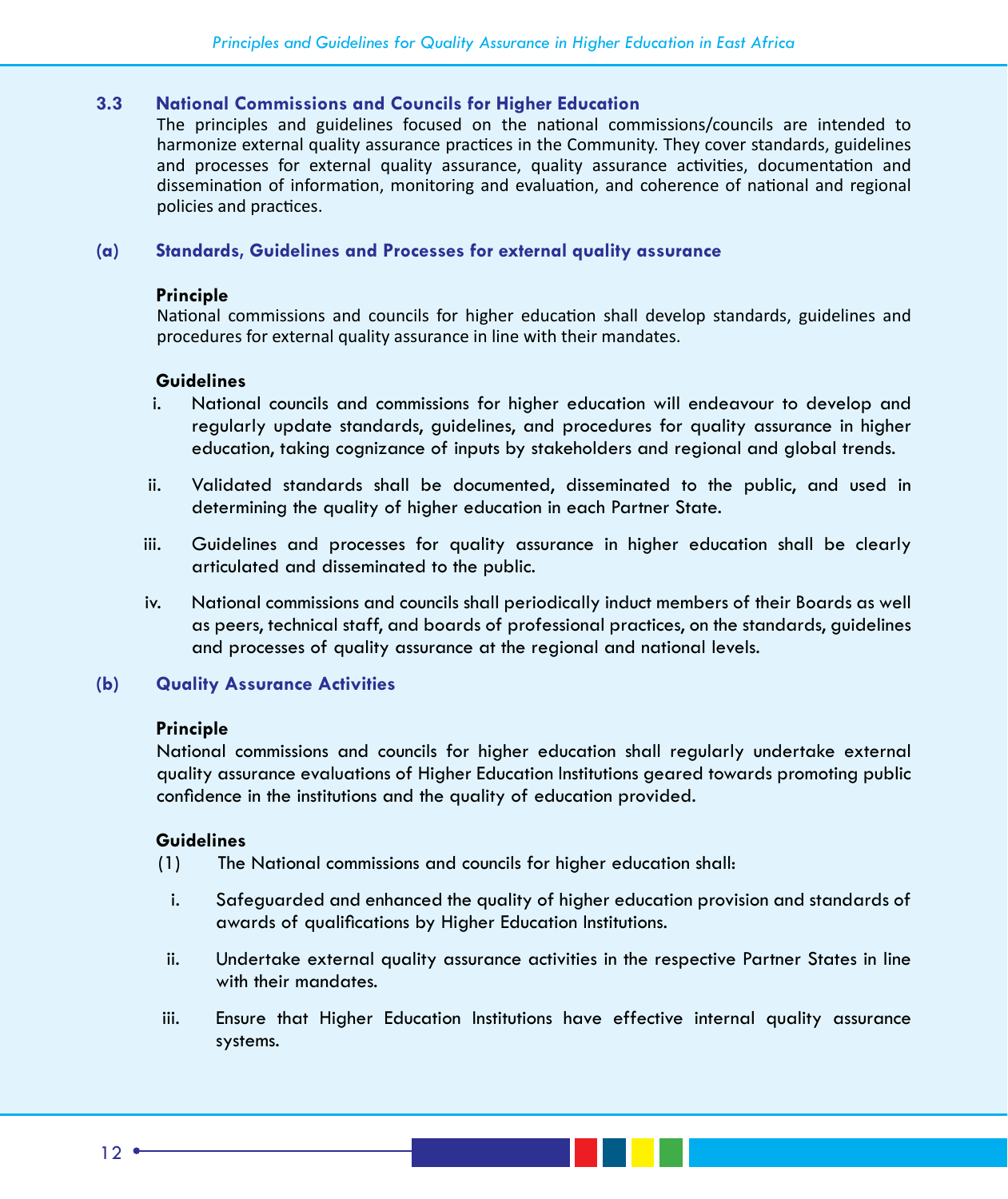- (2) External quality assurance processes shall include:
- i. Self-assessment by Higher Education Institutions
- ii. External assessment of Higher Education Institutions including a site visit
- iii. Report from the experts/peers resulting from external assessment of Higher Education **Institutions**
- iv. Provision of feedback to Higher Education Institutions on decision on the assessed quality aspect
- v. Monitoring of the progress in the quality aspect
- (3) Quality assurance activities in assessing Higher Education Institutions shall take cognizance of conformity to prescribed standards and the context of fitnessfor-purpose.
- (4) National commissions and councils for higher education should endeavor to:
- i. Be independent and act autonomously, without external influence on decisions that are made with respect to quality of higher education.
- ii. Have an evidence-based, professional system of assessment or peer review.
- (5) The assessment or peer review system shall be carried out by groups of experts or peers who have requisite qualifications to function as expected and have no conflict of interest with the Higher Education Institutions being assessed.
- (6) Each national commissions or council for higher education will endeavor to develop a complaints and appeals system on their quality assurance decisions, and disseminated the system to the public.

#### **(c) Documentation and dissemination of information**

#### **Principle**

National commissions and councils for higher education shall regularly document and disseminate information on the public aspects of quality assurance in higher education in the respective Partner States.

#### **Guidelines**

- (1) National commissions and councils for higher education:
- i. Shall keep a register of accredited institutions and programmes
- ii. Will endeavor to develop comprehensive databases of quality aspects of Higher Education Institutions including inputs and outputs.
- (2) National commissions and councils for higher education shall regularly disseminate information on: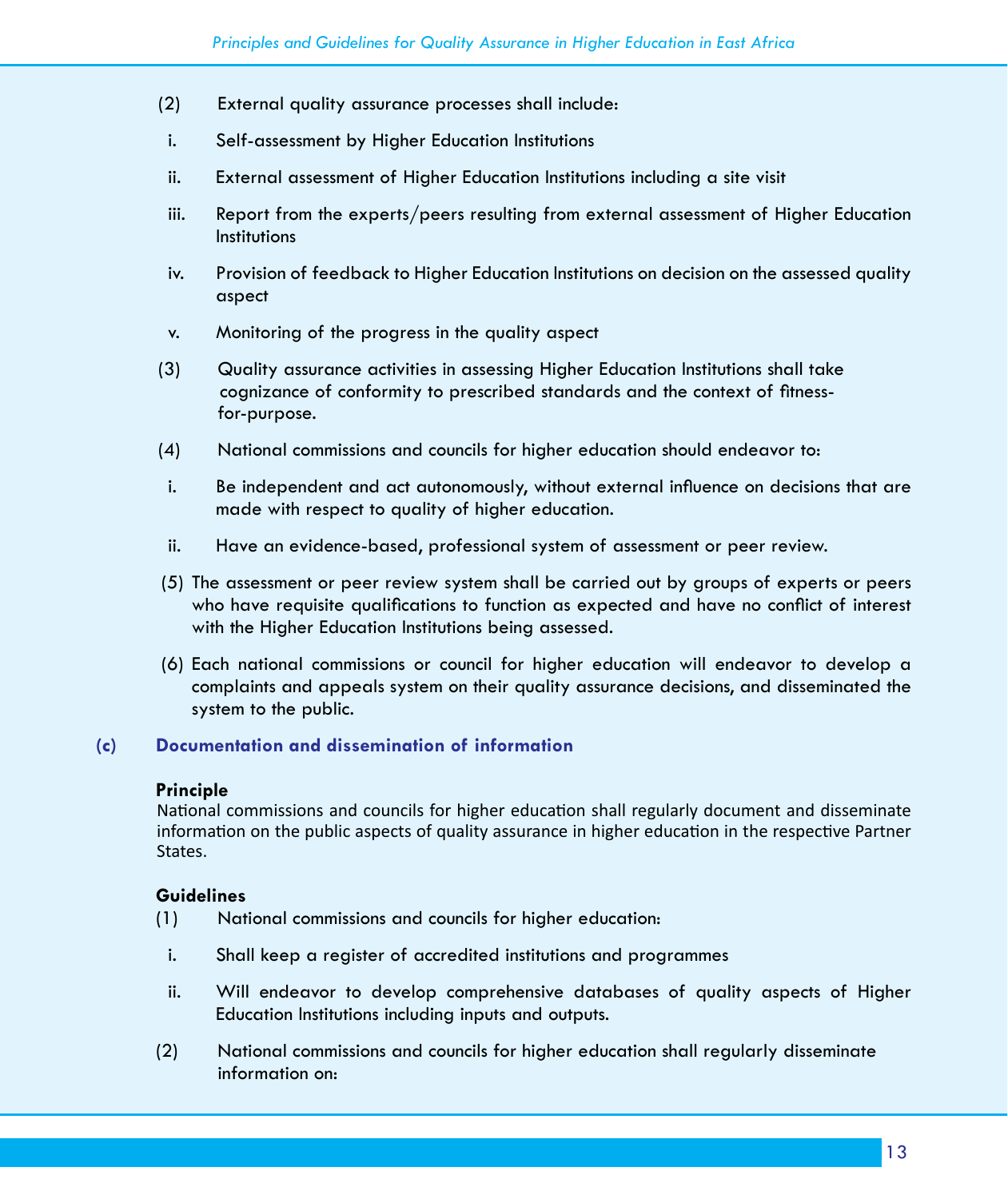- i. Standards, guidelines and processes of quality assurance.
- ii. Ongoing quality assurance activities.
- iii. Accredited institutions and programmes.
- iv. Status of quality in higher education in the respective Partner States.

#### **(d) Monitoring and evaluation**

#### **Principle**

National commissions and councils for higher education shall regularly monitor and evaluate progress in meeting their mandate as external quality assurance agencies.

#### **Guidelines**

National commissions and councils for higher education will endeavor to:

- i. Establish processes for internal quality assurance related to defining, assuring and enhancing the quality and integrity of their activities.
- ii. Benchmark and cooperate with other external quality assurance agencies for purposes of enhancing their quality through sharing experiences, best practices and resources.
- iii. Undergo external review at least once every five years for public accountability and in order to raise stakeholders' confidence.

#### **(e) Coherence of National and Regional Policies and Practices**

#### **Principle**

National commissions and councils for higher education shall ensure that there is coherence between national and institutional policies and practices with those of other EAC Partner States.

#### **Guideline**

The commissions and councils for higher education shall regularly update IUCEA on the progress of regional quality assurance endeavours.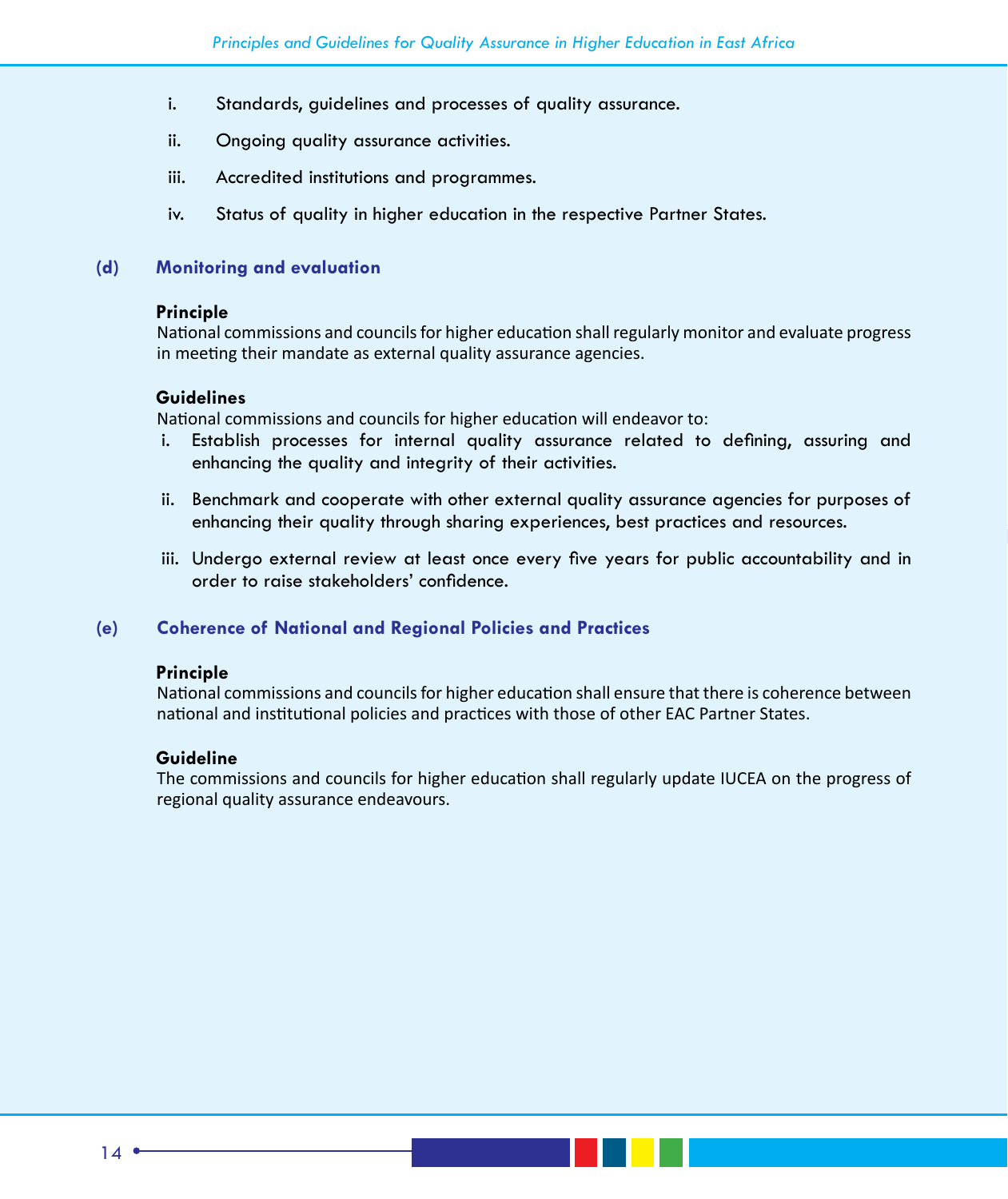## CHAPTER  **QUALITY ASSURANCE DECISIONS** 4

#### **4.1 Introduction**

Quality assurance decisions shall be made at the institutional, national and regional levels and shall take cognizance of the provisions of the national and regional qualifications frameworks.

#### **4.2 Higher Education Institution Level**

Higher Education Institutions shall establish mechanisms for making quality assurance decisions in accordance with the institutional hierarchy on decision-making in academic matters.

#### **4.3 National Level**

The national commissions/councils for higher education are responsible for making quality decisions with respect to:

- (a) Validation and approval of programmes
- (b) Accreditation of institutions
- (c) Recognition of foreign qualifications
- (d) Programmes audits and
- (e) Institutional audits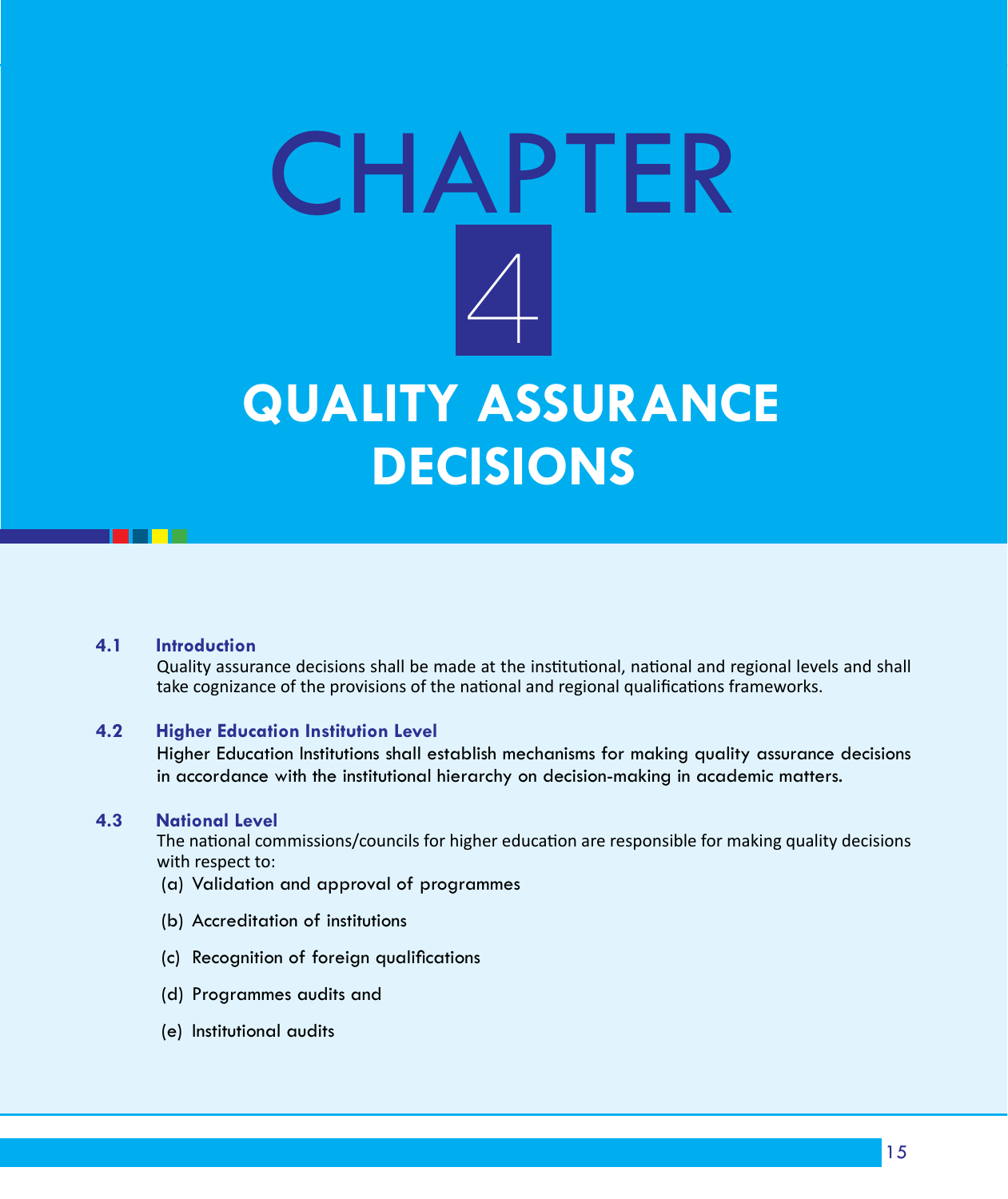Decisions made by the national commissions/councils for higher education shall be based on their mandate as stipulated in their respective Acts. These decisions are to be communicated to Higher Education Institutions and other stakeholders.

#### **4.4 Regional Level**

- i. The IUCEA Governing Board shall make decisions on quality assurance matters after being advised by the Quality Assurance Committee.
- ii. The decisions made by the IUCEA Governing Board shall be communicated to EAC Council of Ministers through the Sectoral Council responsible for Education for noting, and to the national commissions/councils for higher education for implementation.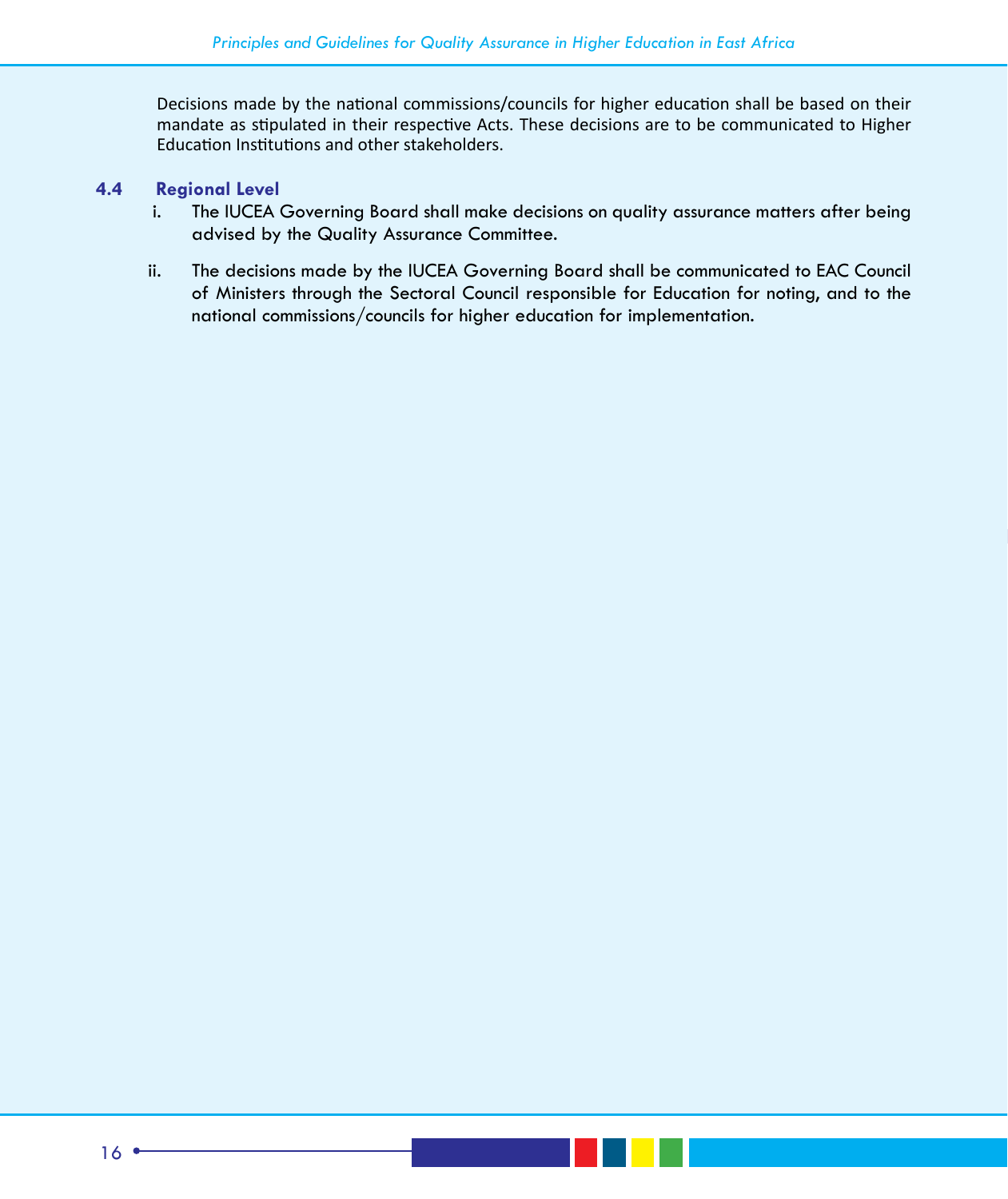# CHAPTER **IMPLEMENTATION OF THE PRINCIPLES AND GUIDELINES** 5

#### **5.1 Introduction**

The implementation of the Principles and Guidelines is the responsibility of IUCEA, the national commissions and councils for higher education and Higher Education Institutions. IUCEA, the national commissions and councils for higher education and Higher Education Institutions shall be responsible for monitoring and evaluation of the implementation of these principles and guidelines at their respective levels.

#### **5.2 Role of IUCEA**

#### **(a) Coordination**

IUCEA shall provide:

- i. Overall coordination of the process of implementation of the Principles and Guidelines.
- ii. And facilitate regional mechanisms for coordination of implementation of the Principles and Guidelines in collaboration with the national commissions/councils and HEIs for follow-up and feedback.

#### **(b) Capacity development**

#### IUCEA shall:

i. Mobilize resources to ensure consistent and sustainable mainstreaming of quality assurance matters into HEIs in the Partner States.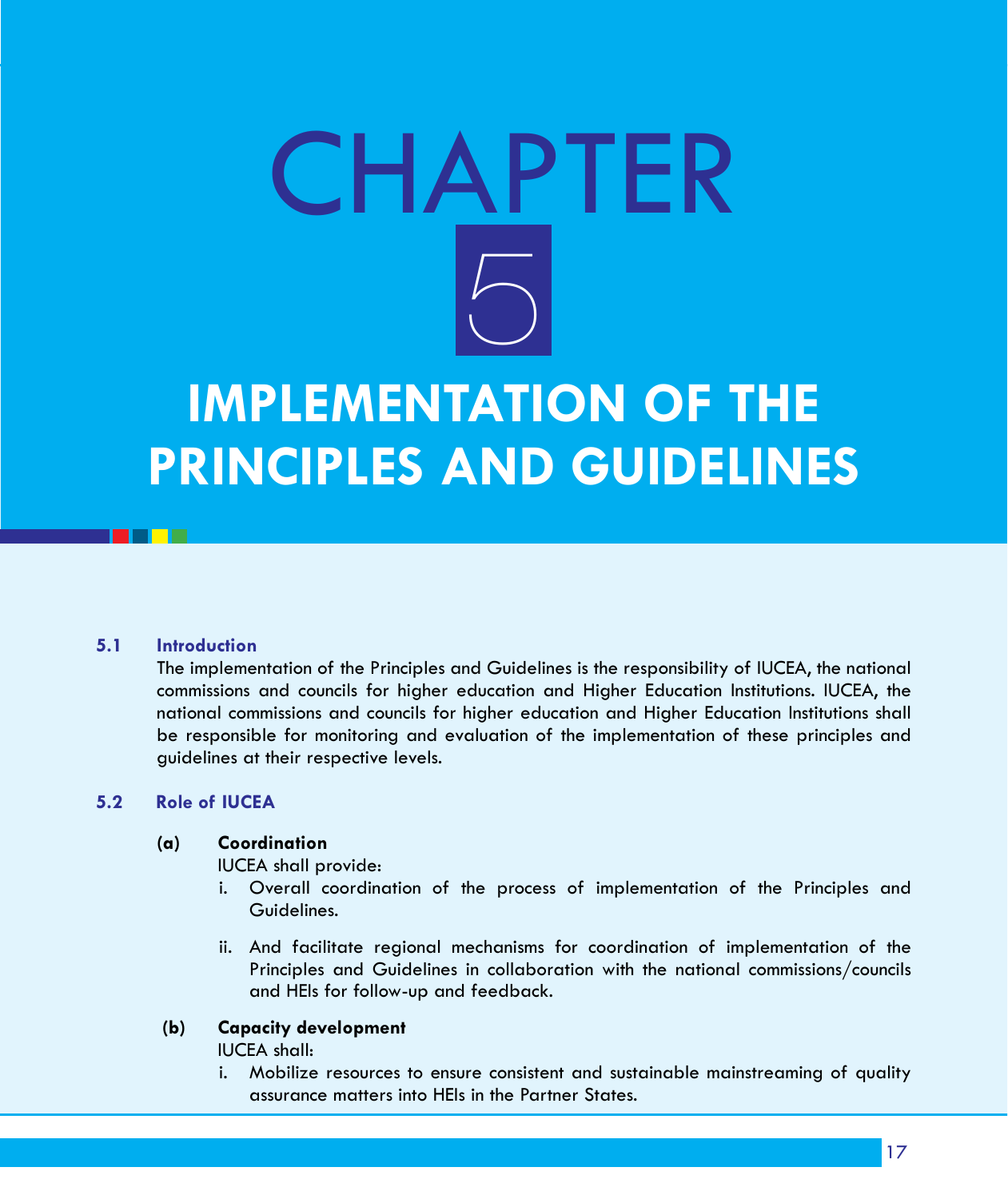ii. Carry out capacity development to staff of universities and commissions/councils for higher education on emerging aspects in quality assurance in order to keep the region abreast with new developments in quality assurance.

#### **(c) Advocacy and Networking**

IUCEA shall:

- i. Carry out regional advocacy activities in various forums on quality assurance matters to all higher education stakeholders, including policy and decision making.
- ii. Support and facilitate development of national and regional quality assurance networks for sharing of good practices and new trends in quality assurance.

#### **(d) Documentation and Dissemination of Quality Assurance Practices**

IUCEA shall regularly document and disseminate information on regional endeavors and current trends in quality assurance.

#### **(e) Development of Regional Benchmarks**

IUCEA shall:

- i. Coordinate the development of regional guidelines for programme benchmarking.
- ii. Continuously develop benchmarks on various aspects of quality in order to provide a yardstick for improvement of quality of higher education in the region.

#### **5.3 National level**

#### **(a) Alignment of quality assurance systems**

The national commissions and councils for higher education shall endeavor to align their quality assurance systems to the Principles and Guidelines.

#### **(b) Dissemination**

The national commissions and councils for higher education shall endeavor to disseminate the Principles and Guidelines and induct their staff, institutional managers and quality assurance officers on the implementation of the Principles and Guidelines.

#### **(c) Capacity building**

The national commissions/councils for higher education shall conduct regular trainings and hold forums for sharing of experiences on quality assurance endeavors in the Community.

#### **5.4 Institutional Level**

#### **(a) Mainstreaming into institutional quality assurance plans**

Higher Education Institutions shall mainstream the implementation of the Principles and Guidelines in their institutional quality assurance plans.

#### **(b) Sensitization of staff and students**

Higher Education Institutions shall sensitize their staff and students on institutional frameworks including the Principles and Guidelines.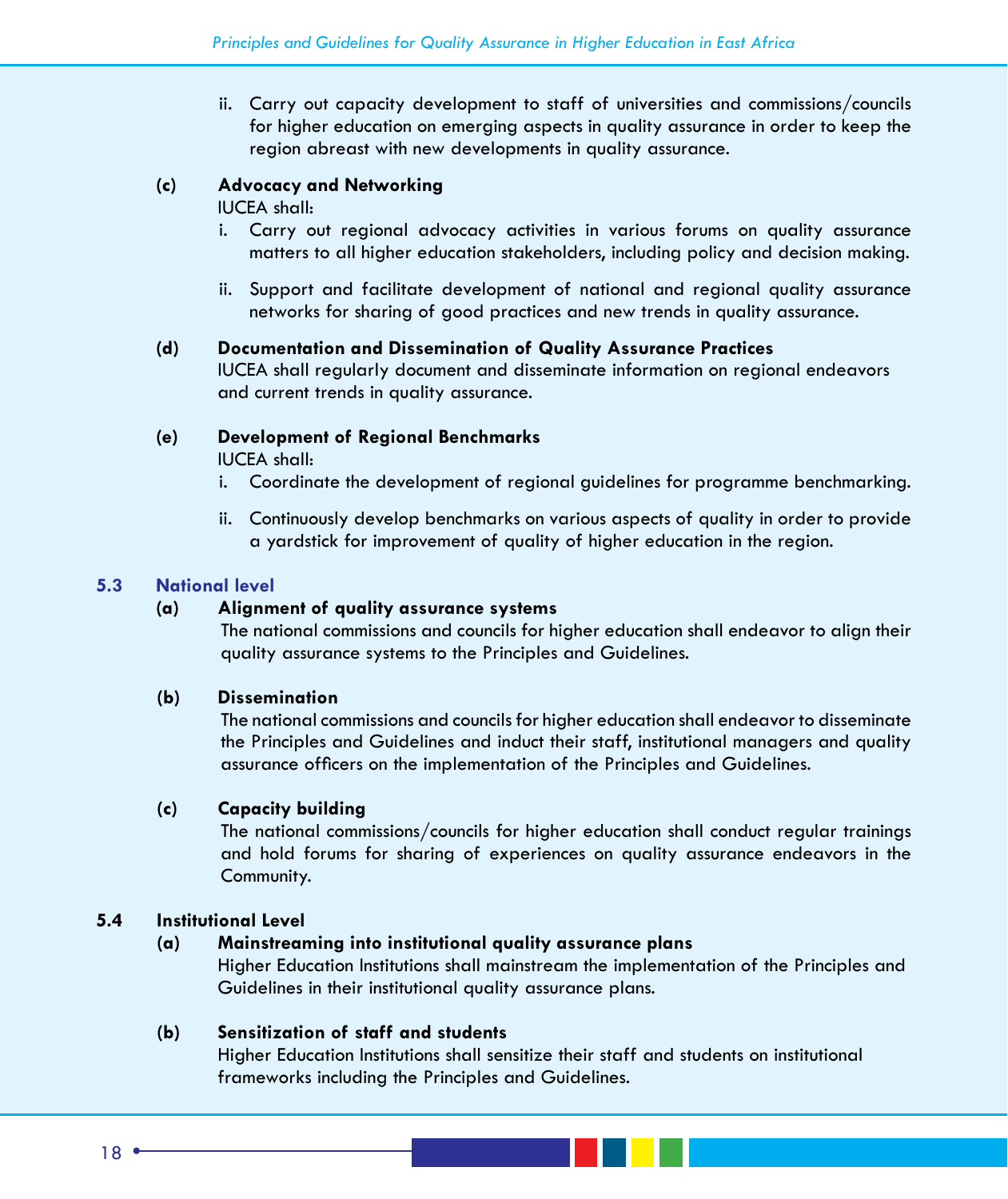*Principles and Guidelines for Quality Assurance in Higher Education in East Africa*

#### **Glossary**

| Accreditation                                          | Establishment of the status, legitimacy or appropriateness of an<br>institution, program or module of study.                                                                                                                                       |
|--------------------------------------------------------|----------------------------------------------------------------------------------------------------------------------------------------------------------------------------------------------------------------------------------------------------|
| Academic Audit                                         | Systematic and scientific process of reviewing the academic system<br>for improvement of quality                                                                                                                                                   |
| Benchmark                                              | Point of reference against which something may be measured.                                                                                                                                                                                        |
| "Community"                                            | The East African Community established under Article 2 of the<br>Treaty.                                                                                                                                                                           |
| Curriculum                                             | Embodiment of a program of learning and includes philosophy,<br>content, approach and assessment.                                                                                                                                                  |
| Guidelines                                             | Statements that provide direction with respect to specific principles<br>in Quality Assurance.                                                                                                                                                     |
| Harmonization of education                             | Synchronization and coordination of education provided based on<br>agreed benchmarks.                                                                                                                                                              |
| <b>Higher Education Institutions</b>                   | Institutions providing all types of studies, training or training for<br>research at the post-secondary level, provided by universities or<br>other educational establishments approved as institutions.                                           |
| Higher education                                       | All types of studies, training or training for research at the post-<br>secondary level, provided by universities or other educational<br>establishments approved as institutions of higher education by the<br>competent Partner State authority. |
| National Commissions/<br>Councils for higher education | A competent authority designated by a Partner State to regulate<br>higher education functions                                                                                                                                                      |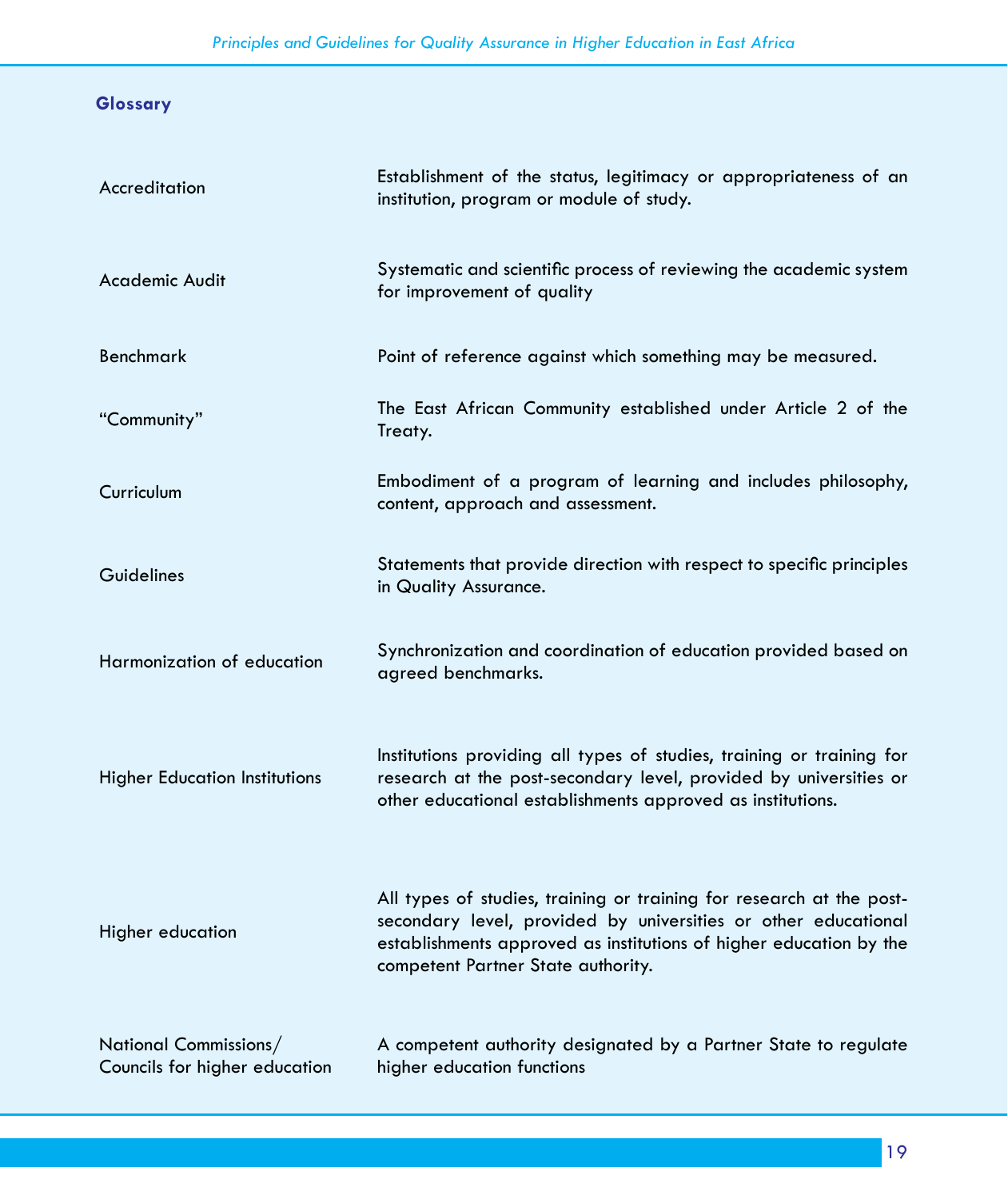| <b>Partner States</b>            | The Republic of Burundi, the Republic of Kenya, the Republic of<br>Rwanda, the United Republic of Tanzania, the Republic of Uganda<br>and any other country granted membership to the Community<br>under Article 3 of the Treaty.                                   |
|----------------------------------|---------------------------------------------------------------------------------------------------------------------------------------------------------------------------------------------------------------------------------------------------------------------|
| Peer review                      | Process of evaluating the provision, work, process, or output of an<br>individual or collective who is operating in the same milieu as the<br>reviewer(s).                                                                                                          |
| Principles                       | Underlying general rule of action or practice in Quality Assurance.                                                                                                                                                                                                 |
| Programme                        | Set of coherent educational components, based on learning<br>outcomes, that are recognized for the award of a specific<br>qualification through the accumulation of a specified number of<br>credits and the development of specified competences.                  |
| <b>Qualifications framework</b>  | Instrument for the development and classification of qualifications<br>according to a set of criteria for levels of learning and skills and<br>competences achieved.                                                                                                |
| <b>Quality assurance</b>         | Planned and systematic review of an institution or programme<br>to determine maintenance and enhancement of acceptable<br>benchmarks.                                                                                                                               |
| Stakeholders in higher education | Groups that have inter alia an interest in the quality of provision<br>and standard of outcomes. These include government, employers,<br>students, academic and administrative staff, institutional managers,<br>prospective students and their parents, taxpayers. |
| Treaty                           | The Treaty for the Establishment of the East African Community,<br>1999 and amendments thereof                                                                                                                                                                      |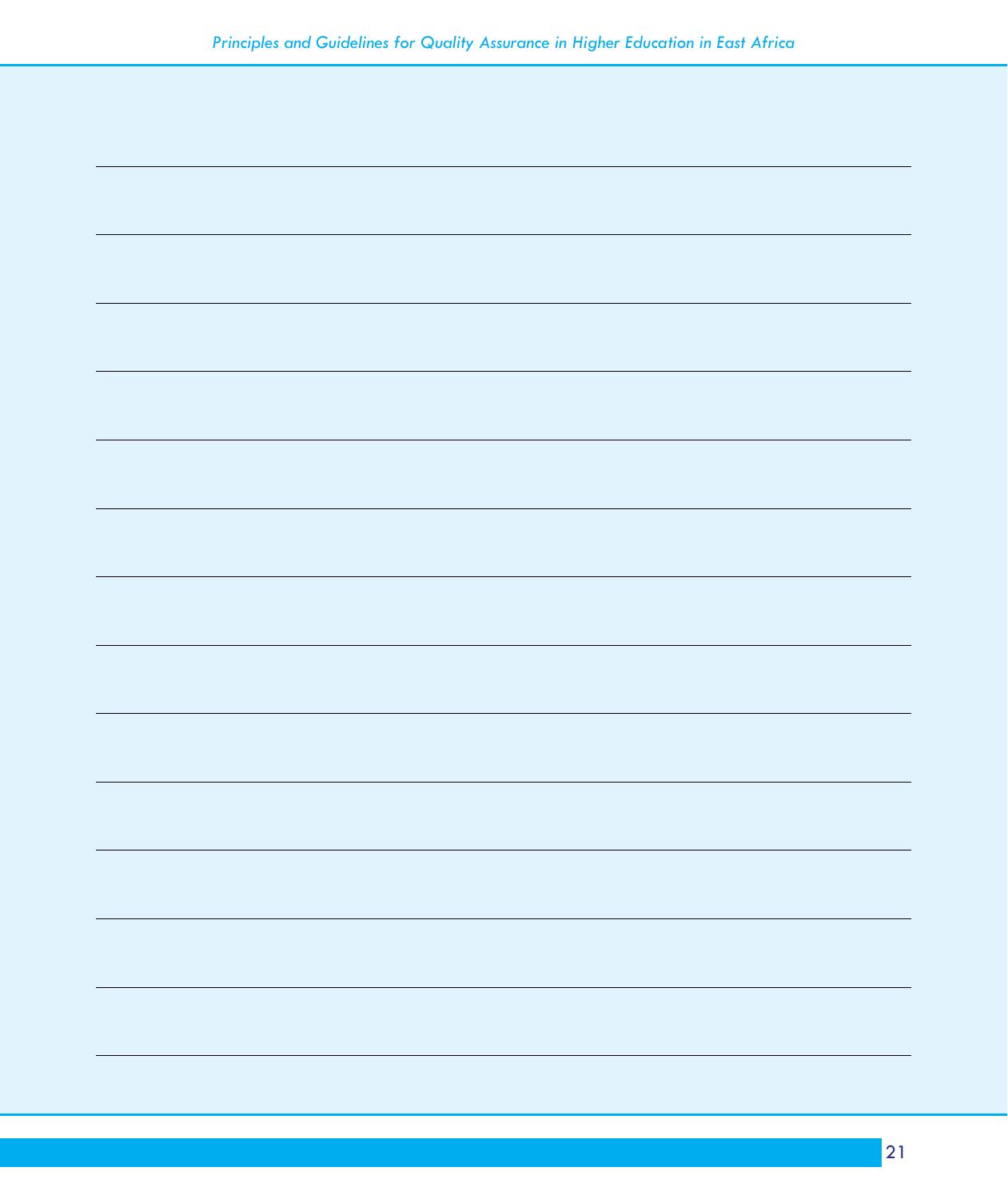| Principles and Guidelines for Quality Assurance in Higher Education in East Africa |
|------------------------------------------------------------------------------------|
|                                                                                    |
|                                                                                    |
|                                                                                    |
|                                                                                    |
|                                                                                    |
|                                                                                    |
|                                                                                    |
|                                                                                    |
|                                                                                    |
|                                                                                    |
|                                                                                    |
|                                                                                    |
|                                                                                    |
|                                                                                    |
|                                                                                    |
|                                                                                    |
|                                                                                    |
|                                                                                    |
|                                                                                    |
|                                                                                    |
|                                                                                    |
|                                                                                    |
|                                                                                    |
|                                                                                    |
|                                                                                    |
|                                                                                    |
|                                                                                    |
|                                                                                    |
|                                                                                    |
|                                                                                    |
|                                                                                    |
|                                                                                    |
|                                                                                    |
|                                                                                    |
|                                                                                    |
|                                                                                    |
|                                                                                    |
|                                                                                    |
|                                                                                    |
|                                                                                    |
|                                                                                    |
|                                                                                    |
|                                                                                    |
|                                                                                    |

 $22 -$